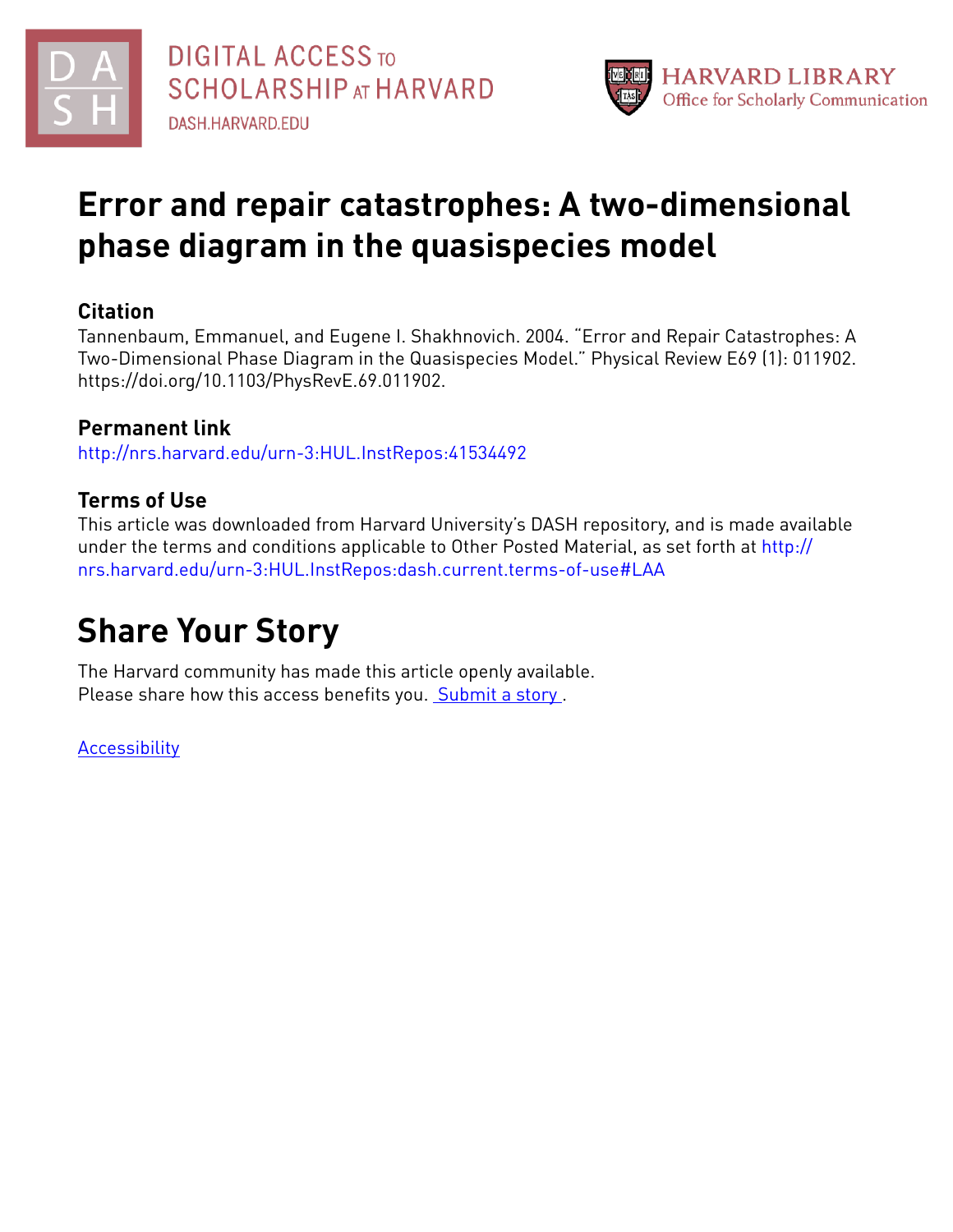### The Error and Repair Catastrophes: A Two-Dimensional Phase Diagram in the Quasispecies Model

Emmanuel Tannenbaum[∗](#page-1-0) and Eugene I. Shakhnovich Harvard University, Cambridge, MA 02138

This paper develops a two gene, single fitness peak model for determining the equilibrium distribution of genotypes in a unicellular population which is capable of genetic damage repair. The first gene, denoted by  $\sigma_{via}$ , yields a viable organism with first order growth rate constant  $k > 1$  if it is equal to some target "master" sequence  $\sigma_{via,0}$ . The second gene, denoted by  $\sigma_{rep}$ , yields an organism capable of genetic repair if it is equal to some target "master" sequence  $\sigma_{rep,0}$ . This model is analytically solvable in the limit of infinite sequence length, and gives an equilibrium distribution which depends on  $\mu \equiv L \epsilon$ , the product of sequence length and per base pair replication error probability, and  $\epsilon_r$ , the probability of repair failure per base pair. The equilibrium distribution is shown to exist in one of three possible "phases." In the first phase, the population is localized about the viability and repairing master sequences. As  $\epsilon_r$  exceeds the fraction of deleterious mutations, the population undergoes a "repair" catastrophe, in which the equilibrium distribution is still localized about the viability master sequence, but is spread ergodically over the sequence subspace defined by the repair gene. Below the repair catastrophe, the distribution undergoes the error catastrophe when  $\mu$  exceeds ln  $k/\epsilon_r$ , while above the repair catastrophe, the distribution undergoes the error catastrophe when  $\mu$  exceeds  $\ln k/f_{del}$ , where  $f_{del}$  denotes the fraction of deleterious mutations.

PACS numbers: 87.23.Kg, 87.16.Ac, 64.90.+b

Keywords: Mutator, quasispecies, repair catastrophe, error catastrophe, mismatch repair

#### I. INTRODUCTION

To cope with genetic damage to their genomes, cellular organisms have developed a host of mechanisms to repair, and, if necessary, replace, damaged DNA. Environmental damage due to mutagens, metabolic free radicals, and radiation is repaired by enzymes which continuously scan the DNA molecule and repair the damaged portions. Replication errors are also repaired by several methods. In Escherichia coli, the DNA replicase Pol III has a built-in proofreading mechanism which reduces the replication error probability to  $10^{-7} - 10^{-6}$  per base pair. Furthermore, immediately following replication, a second proofreading mechanism, known as mismatch repair, identifies and corrects mismatched base pairs. In E. coli, the mismatch repair system reduces the error probability to  $10^{-10} - 10^{-8}$  per base pair [\[1](#page-13-0)].

The DNA mismatch repair system is of considerable interest because it is believed that mismatch repair deficient strains, or mutators, play an important role in the emergence of antibiotic drug resistance and cancer [\[2,](#page-14-0) [3](#page-14-1), [4](#page-14-2), [5,](#page-14-3) [6,](#page-14-4) [7\]](#page-14-5). Because mutators have mutation rates which are 10 to 10, 000 times higher than wild-type strains, they can more rapidly adapt to hostile environments, thereby explaining their potential importance in understanding drug resistance. However, mutators can accumulate genetic damage much more rapidly than nonmutators, and hence can serve as an intermediate for the appearance of cancerous cells in multicellular organisms.

In an earlier work, we developed a simple, analytically solvable model to determine the equilibrium population of mutators in an asexual, unicellular population of replicating organisms [\[8](#page-14-6)]. The main result of this model was that at equilibrium, the population can exist in one of two "phases." For sufficiently efficient repair, the population was shown to exist in a "repairer" phase, in which the fraction of repairers is a finite, positive quantity which depends only on the efficiency of repair and the fraction of the genome coding for repair. The equilibrium genotype of the population is localized about the "master" subsequence for which repair is functionining. When the repair efficiency drops below a critical value, the population delocalizes over the repair sequence subspace, and the fraction of repairers becomes zero in the limit of infinite genome length. This phase is naturally termed the "mutator" phase. In [\[8\]](#page-14-6) the transition from the repairer to the mutator phases was called the repair catastrophe.

The solution of the model presented in [\[8](#page-14-6)] is incomplete, in that it describes the equilibrium behavior of the system in the low mutation rate regime. This allowed one to assume that only point mutations were important, considerably simplifying the calculations. However, another phase transition has also been shown to occur when the mutation rate

<span id="page-1-0"></span><sup>∗</sup>Electronic address: [etannenb@fas.harvard.edu](mailto:etannenb@fas.harvard.edu)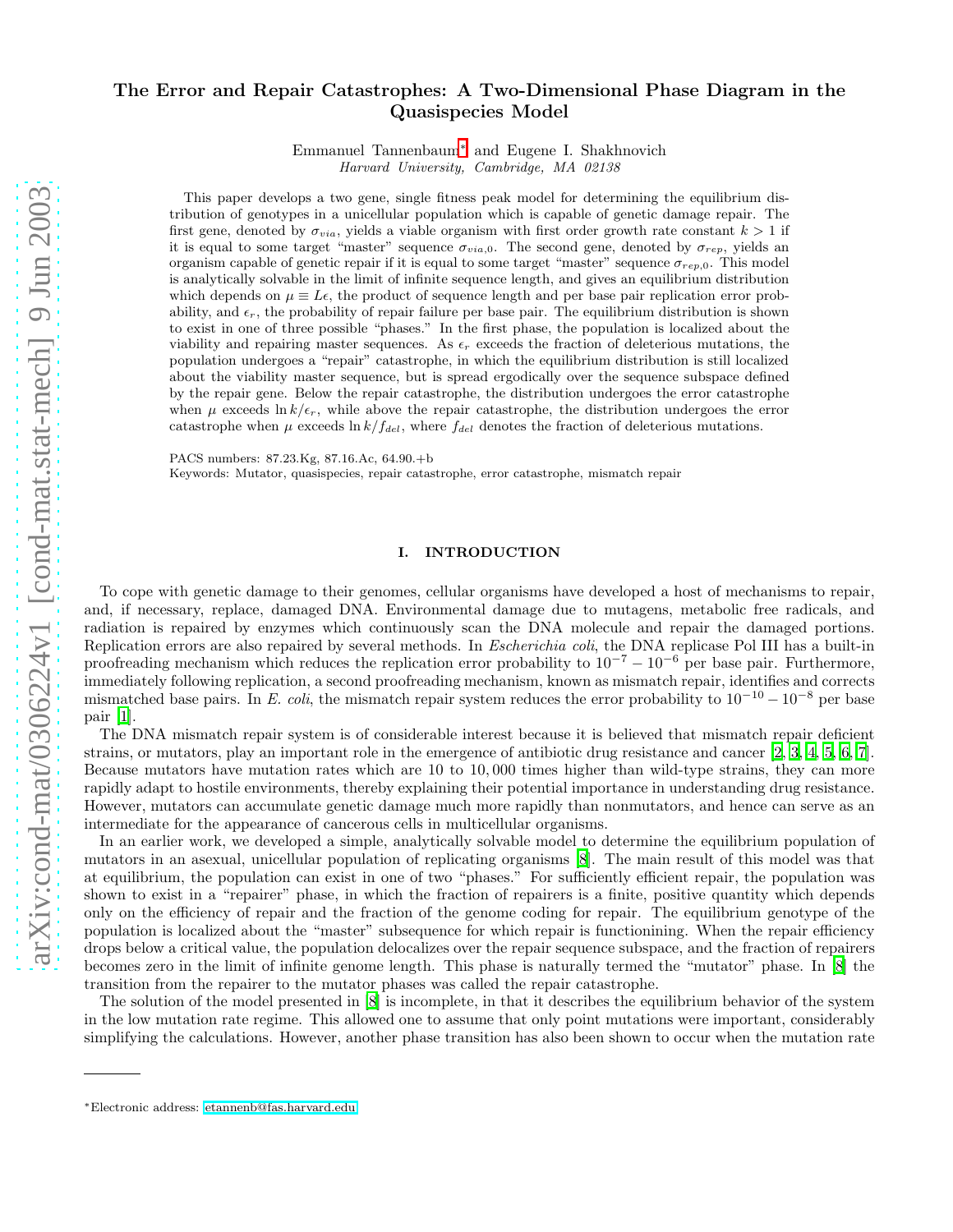becomes too large. Above a critical mutation rate, replicative selection can no longer recover the loss of information due to genetic damage. This phenomenon is known as the error catastrophe, and was first predicted to occur by Eigen [\[9,](#page-14-7) [10](#page-14-8)]. It has since been studied in a number of theoretical papers [\[11](#page-14-9), [12,](#page-14-10) [13](#page-14-11), [14,](#page-14-12) [15](#page-14-13), [16\]](#page-14-14) (and references therein), and also observed experimentally [\[17,](#page-14-15) [18\]](#page-14-16).

Because the model presented in our paper was only solved in the point-mutation regime, it did not incorporate the effect of the error catastrophe. The assumption underlying our initial approach was that mutators, despite their higher than wild-type mutation rates, are still viable organisms, and so live well below the error catastrophe.

The method used in our paper has since been generalized, so that it is no longer necessary to assume only point mutations. Therefore it is possible to obtain the equilibrium behavior for arbitrary mutation rates. Thus, the interplay between the error and repair catastrophes can be studied. We believe that our approach is quite powerful, and may be applied toward solving a large class of mutation dynamics equations.

This paper is organized as follows: In the following section, we present a brief review of the quasispecies equations developed by Eigen, which are often the starting point for studies in evolutionary dynamics. We continue in Section III by developing the form of the quasispecies equations for our mutator model. We solve this model in Section IV. Specifically, we solve for the equilibrium fraction of viable organisms and viable repairers, which will allow the construction of a two dimensional phase diagram incorporating both the error and repair catastrophes. We develop a recursive formula for computing the equilibrium fraction of organisms with a given genome, and we also study the localization of the distribution. We also look at limiting forms of the distribution, and compare the results in certain cases with the corresponding results obtained in [\[8\]](#page-14-6). Finally, in Section V we present our conclusions, and plans for future research.

#### II. THE QUASISPECIES EQUATIONS

The quasispecies equations are possibly the simplest for modelling the evolutionary dynamics of a unicellular, asexual population of replicating organisms. We let  $n_{\sigma}$  denote the number of organisms with genome  $\sigma$ , and  $\kappa_{\sigma}$ denote the first-order growth rate constant of an organism with genome  $\sigma$ . If  $\kappa_m(\sigma, \sigma')$  is taken to be the first-order mutation rate constant from  $\sigma$  to  $\sigma'$ , then the time evolution of  $n_{\sigma}$  is given by,

$$
\frac{dn_{\sigma}}{dt} = \kappa_{\sigma} n_{\sigma} + \sum_{\sigma' \neq \sigma} \left[ \kappa_m(\sigma', \sigma) n_{\sigma'} - \kappa_m(\sigma, \sigma') n_{\sigma} \right] \tag{1}
$$

The mapping  $K : {\{\sigma\}} \to {\kappa_{\sigma}}$  defines what is called the fitness landscape. In general, the fitness landscape will be time dependent, since organisms usually live in dynamic environments. However, since in this paper we wish to study equilibrium behaviors, we take the fitness landscape to be static.

The conversion to Eigen's quasispecies equations is accomplished by converting from absolute populations to population fractions. Thus, we define  $n = \sum_{\sigma} n_{\sigma}$ , and  $x_{\sigma} = n_{\sigma}/n$ . When reexpressed in terms of the  $x_{\sigma}$ , the dynamical equations become,

$$
\frac{dx_{\sigma}}{dt} = (\kappa_{\sigma} - \bar{\kappa}(t))x_{\sigma} + \sum_{\sigma' \neq \sigma} [\kappa_m(\sigma', \sigma)x_{\sigma'} - \kappa_m(\sigma, \sigma')x_{\sigma}] \tag{2}
$$

where  $\bar{\kappa}(t) \equiv \sum_{\sigma} \kappa_{\sigma} x_{\sigma}$ . Note then that  $\bar{\kappa}(t)$  is simply the mean fitness of the population, and arises as a normalization term which ensures that  $\sum_{\sigma} x_{\sigma} = 1$  at all times.

If we define  $\kappa_m(\sigma,\sigma) = \kappa_{\sigma} - \sum_{\sigma' \neq \sigma} \kappa_m(\sigma,\sigma')$ , then the quasispecies equations become,

$$
\frac{dx_{\sigma}}{dt} = \sum_{\sigma'} \kappa_m(\sigma', \sigma) x_{\sigma'} - \bar{\kappa}(t) x_{\sigma}
$$
\n(3)

We may simplify the notation further by defining  $\vec{x} = (x_{\sigma})$  to be the vector of population fractions, and  $A \equiv$  $(A_{\sigma\sigma'} = \kappa_m(\sigma', \sigma))$  to be the matrix of mutation rate constants. We may also define  $\vec{\kappa}$  to be the vector of growth rate constants, so that  $\bar{\kappa}(t) = \vec{\kappa} \cdot \vec{x}$ . Then we obtain,

$$
\frac{d\vec{x}}{dt} = A\vec{x} - (\vec{\kappa} \cdot \vec{x})\vec{x} \tag{4}
$$

Eigen showed that the system evolves to an equilibrium distribution given by the eigenvector corresponding to the largest eigenvalue of A [\[9](#page-14-7), [10\]](#page-14-8). If the equilibrium distribution is denoted by  $\vec{x}_{equil}$ , and the largest eigenvalue is denoted by  $\lambda$ , then it is possible to show that  $\lambda = \vec{\kappa} \cdot \vec{x}_{equil}$ .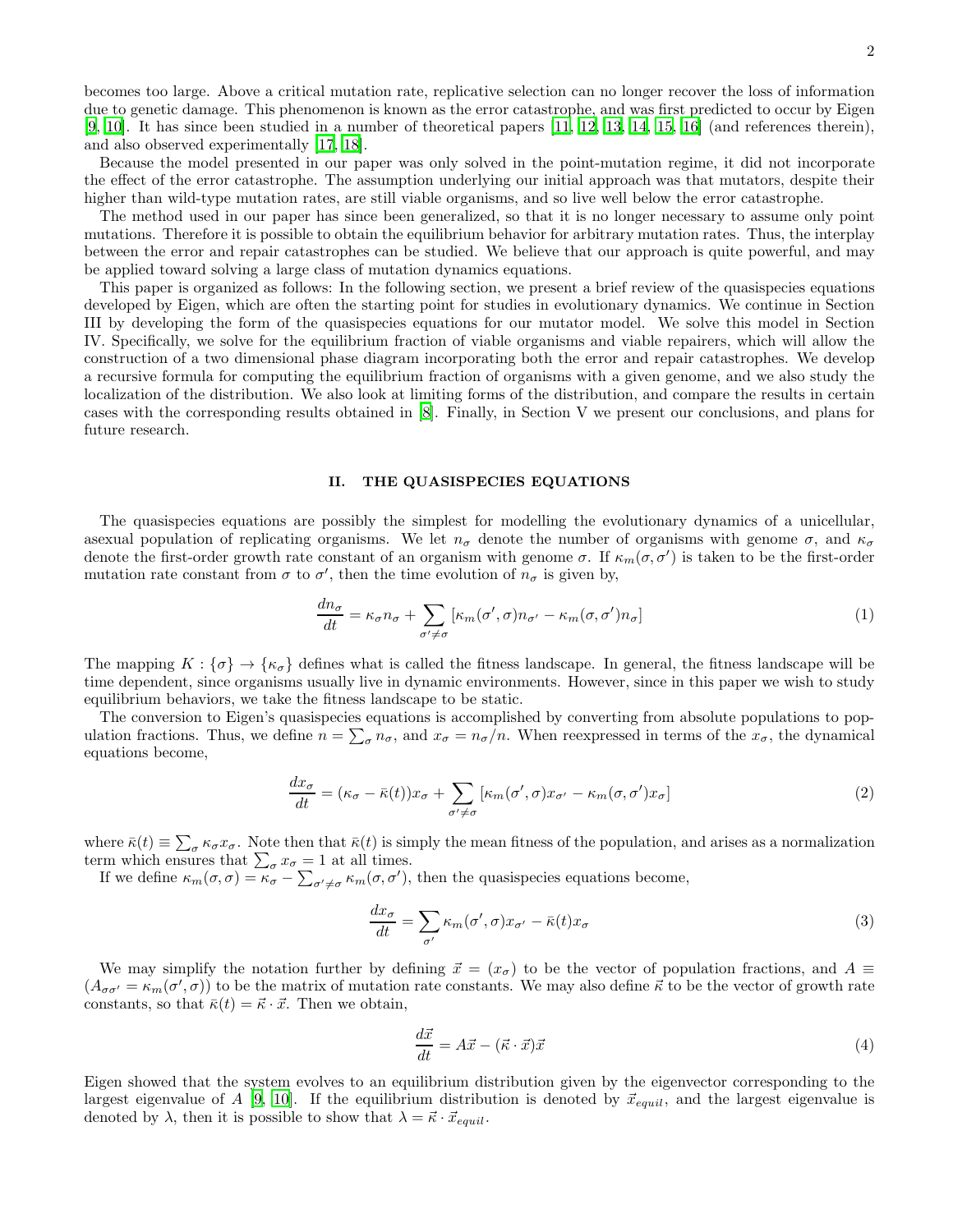To obtain an expression for  $\kappa_m(\sigma', \sigma)$ , let us assume that mutations occur due to replication errors. We take a per base pair replication error probability of  $\epsilon_{\sigma'}$  for  $\sigma'$ . Let  $l \equiv HD(\sigma, \sigma')$  denote the Hamming distance between  $\sigma$  and σ'. Then incorrect replication must occur at exactly l sites along the  $σ'$  sequence, and correct replication must occur at the remaining  $L-l$  sites, where L denotes the gene sequence length. For an alphabet size of S, incorrect replication can be made to one of  $S-1$  remaining bases. Thus, the per base pair probability of replication to the corresponding base pair in  $\sigma$  is  $\epsilon_{\sigma'}/(S-1)$ , giving a replication probability from  $\sigma'$  to  $\sigma$  of  $(\frac{\epsilon_{\sigma'}}{S-1})^l(1-\epsilon_{\sigma'})^{L-l}$ . Therefore, taking into account the overall replication rate, we obtain,

$$
\kappa_m(\sigma', \sigma) = \kappa_{\sigma'} \left(\frac{\epsilon_{\sigma'}}{S-1}\right)^l (1 - \epsilon_{\sigma'})^{L-l}
$$
\n(5)

#### III. A TWO-GENE MODEL INCORPORATING ERROR REPAIR

#### A. Definitions and Basic Equations

A simple model to study quasispecies dynamics with genetic repair is a two gene, single fitness peak (SFP) model. We take our genome to have an alphabet size S, composed of "bases"  $0, 1, \ldots, S-1$ . The first gene, denoted by  $\sigma_{via}$ , has length  $L_{via}$ , and controls the viability of the organism. We assume that there is a unique, "fit" sequence  $\sigma_{via,0}$ such that  $\kappa_{\sigma} = k > 1$  if  $\sigma_{via} = \sigma_{via,0}$ . Otherwise,  $\kappa_{\sigma} = 1$ . There is no loss of generality in assuming  $\kappa_{\sigma} = 1$  for the unfit sequences, since time may always be rescaled so that the unfit  $\kappa_{\sigma}$  become 1.

The second gene, denoted by  $\sigma_{rep}$ , has length  $L_{rep}$ , and is responsible for the enzymatic machinery involved in repair. As with viability, there is a unique sequence,  $\sigma_{rep,0}$ , for which repair is functioning, and has a per base pair failure probability of  $\epsilon_r$ . For all other  $\sigma_{rep}$  repair is inactivated, and the organism is a mutator.

For the mutators, the per base pair replication error probability is taken to be  $\epsilon$ . Thus, for  $\sigma_{ren,0}$ , the per base pair replication error probability is  $\epsilon_r \epsilon$ . If  $\epsilon_{\sigma}$  denotes the per base pair replication error probability of genome  $\sigma$ , then  $\epsilon_{\sigma} = \epsilon_r \epsilon$  if  $\sigma_{rep} = \sigma_{rep,0}$ , and  $\epsilon$  otherwise.

This model is clearly an oversimplification of the actual genome and replication dynamics of an organism. Nevertheless, a two gene, SFP model is probably the simplest for studying evolutionary dynamics with genetic damage repair, and it is therefore a natural starting point before considering more complicated systems. Despite its simplicity, this model still yields sufficiently rich behavior to be of interest.

To determine the equilibrium distribution of genotypes in this model, note that, by symmetry, we may assume that  $x_{\sigma}$  depends only on the Hamming distance  $l \equiv HD(\sigma_{via}, \sigma_{via,0})$  and  $l' \equiv HD(\sigma_{rep}, \sigma_{rep,0})$ . We define the Hamming class  $HC(l, l') = \{\sigma = \sigma_{via}\sigma_{rep} | HD(\sigma_{via}, \sigma_{via, 0}) = l, HD(\sigma_{rep}, \sigma_{rep, 0}) = l'\}.$  Since  $x_{\sigma}$  is assumed to depend only on the Hamming class of  $\sigma$ , we may define  $x_{ll'} = x_{\sigma}$  for  $\sigma \in \hat{HC}(l, l')$ . We may also note that  $\kappa_{\sigma} = k$  if  $l = 0$  and 1 otherwise, so that  $\kappa_{\sigma}$  depends only on l. Therefore, we redenote  $\kappa_{\sigma}$  by  $\kappa_{l}$ . Similarly, we redenote  $\epsilon_{\sigma}$  by  $\epsilon_{l'}$ .

We wish to express the quasispecies equations in terms of the  $x_{ll'}$ . To do this, we need to sum the mutational contributions of all  $\sigma$  to the time evolution of  $x_{ll'}$ . Let  $\sigma_{ll'} \in HC(l, l')$ . Any  $\sigma$  may be obtained from  $\sigma_{ll'}$  by changing the appropriate bases. Let us write  $\sigma_{ll'} = \sigma_{via,l}\sigma_{rep,l'}$ , and  $\sigma = \sigma_{via}\sigma_{rep}$ . By definition of the Hamming class,  $\sigma_{via,l}$ differs from  $\sigma_{via,0}$  in exactly l places. Therefore,  $\sigma_{via,l}$  is identical to  $\sigma_{via,0}$  in  $L_{via} - l$  places. Of these  $L_{via} - l$ bases, let  $l_1$  denote the number of bases which are changed in  $\sigma$ . Of the l bases in  $\sigma_{via,l}$  which are distinct from the corresponding bases in  $\sigma_{via,0}$ , let  $l_2$  denote the number which are changed back to the corresponding bases in  $\sigma_{via,0}$  when creating  $\sigma$ , and let  $l_3$  denote the number which are changed to bases which are still distinct from the corresponding ones in  $\sigma_{via,0}$ . The base changes determined by  $l_1$ ,  $l_2$ , and  $l_3$  yields a  $\sigma_{via}$  which is a Hamming distance of  $l_1 + l - l_2$  from  $\sigma_{via,0}$ , and a Hamming distance of  $l_1 + l_2 + l_3$  from  $\sigma_{via,l}$ .

For the repair gene, we may define  $l'_1, l'_2,$  and  $l'_3$  similarly. Thus, given some  $\sigma_{ll'} \in HC(l, l')$ , the vector  $(l_1, l_2, l_3, l'_1, l'_2, l'_3)$  defines a set of base changes to a  $\sigma_{l_1+l-l_2,l'_1+l'-l'_2} \in HC(l_1 + l - l_2, l'_1 + l' - l'_2)$ , such that  $HD(\sigma_{ll'}, \sigma_{l_1+l-l_2,l'_1+l'-l'_2}) = l_1 + l_2 + l_3 + l'_1 + l'_2 + l'_3$ . We then obtain that,

$$
\kappa_m(\sigma_{l_1+l-l_2,l'_1+l'-l'_2},\sigma_{ll'}) = \kappa_{l_1+l-l_2} \left(\frac{\epsilon_{l'_1+l'-l'_2}}{S-1}\right)^{l_1+l_2+l_3+l'_1+l'_2+l'_3} \left(1 - \epsilon_{l'_1+l'-l'_2}\right)^{L_{via}+L_{rep}-l_1-l_2-l_3-l'_1-l'_2-l'_3} \tag{6}
$$

The total mutational flow rate into a given  $\sigma_{ll'}$  may be obtained by summing over the mutational flow rates from all possible  $(l_1, l_2, l_3, l'_1, l'_2, l'_3)$ . To put together a final expression, we still need to account for degeneracy, since, in general, for a given  $\sigma_{ll'}$  and vector  $(l_1, l_2, l_3, l'_1, l'_2, l'_3)$ , there are multiple ways for generating a new gene sequence. For a given  $l_1$ , we need to choose  $l_1$  elements out of  $L_{via} - l$ . Since each selected base can be changed to  $S - 1$  other bases, the total number of possibilities for  $l_1$  is  $\binom{L_{via}-l}{l_1}(S-1)^{l_1}$ . For a given  $l_2$ , we need to choose  $l_2$  elements out of l. Since each selected base is restored to the corresponding base in  $\sigma_{via,0}$ , the total number of possibilities for  $l_2$  is  $\binom{l}{l_2}$ . Finally,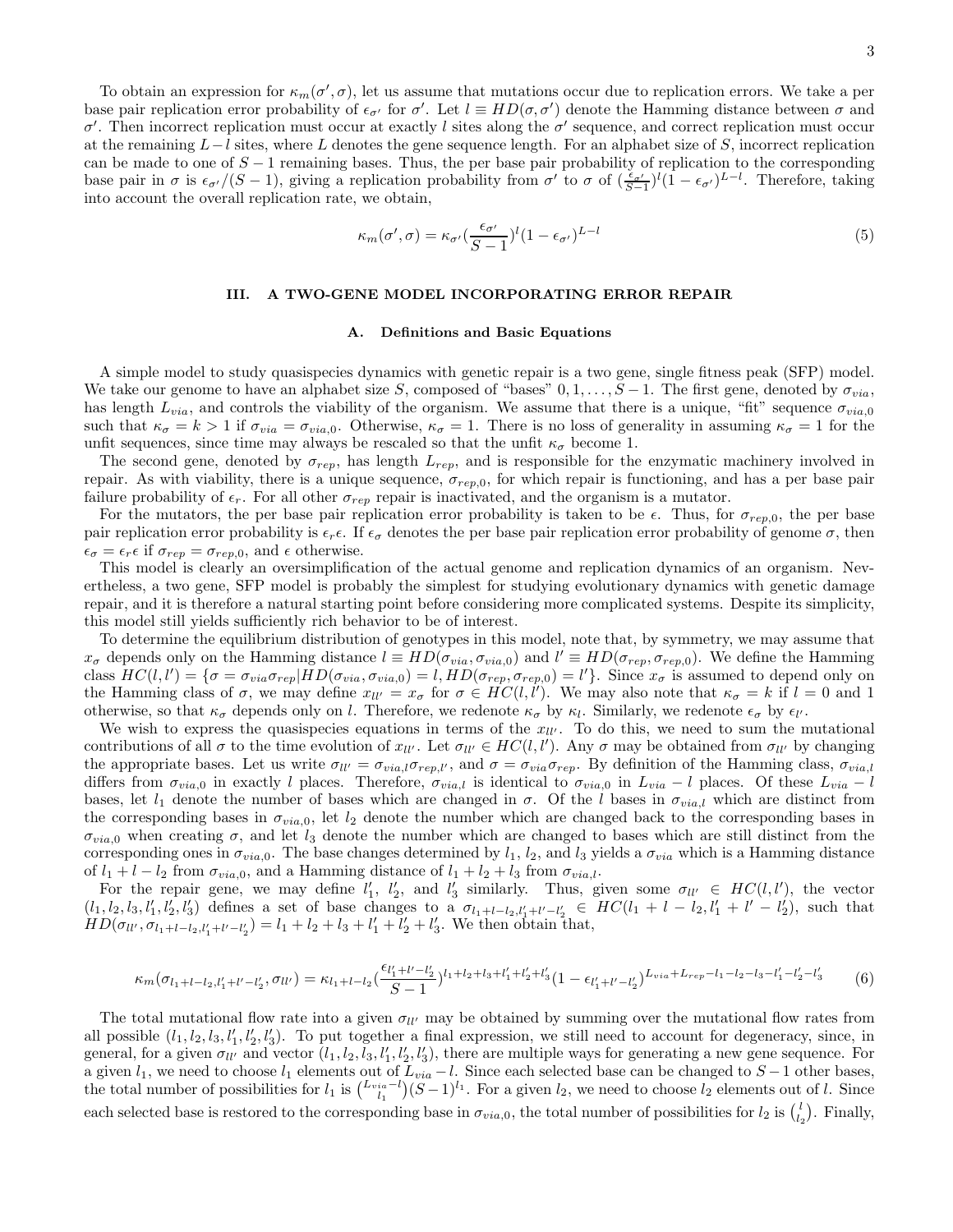for a given  $l_3$ , we need to choose  $l_3$  elements out of the remaining  $l-l_2$ . Since each selected base is changed, but is not changed back to the corresponding element in  $\sigma_{via,0}$ , there are  $S-2$  possibilities per changed base, hence the total number of possibilities for  $l_3$  is  $\binom{l-l_2}{l_3}(S-2)^{l_3}$ . Performing a similar analysis for the repair gene, and putting everything together, we obtain a total sequence degeneracy of  $\binom{L_{via}-l}{l_1}\binom{l}{l_2}\binom{l-l_2}{l_3}\binom{L_{rep}-l'}{l'_1}$  $\begin{pmatrix} l_l' \ l'_1' \end{pmatrix}$  $\binom{l'}{l'_2}\binom{l'-l'_2}{l'_3}(S-1)^{l_1+l'_1}(S-2)^{l_3+l'_3}.$  Putting everything together, we obtain,

$$
\frac{dx_{ll'}}{dt} = \sum_{l_1=0}^{L_{via}-l} \sum_{l_2=0}^{l} \sum_{l_3=0}^{l-l_2} \sum_{l'_1=0}^{L_{rep}-l'} \sum_{l'_2=0}^{l'} \sum_{l'_3=0}^{l'-l'_2} {L_{via}-l \choose l_1} {l \choose l_2} {l-l_2 \choose l_3} {L_{rep}-l' \choose l'_1} {l' \choose l'_2} {l'-l'_2 \choose l'_3} (S-1)^{l_1+l'_1} (S-2)^{l_3+l'_3} \times
$$
\n
$$
\kappa_{l_1+l-l_2} (\frac{\epsilon_{l'_1+l'-l'_2}}{S-1})^{l_1+l_2+l_3+l'_1+l'_2+l'_3} (1 - \epsilon_{l'_1+l'-l'_2})^{L_{via}+L_{rep}-l_1-l_2-l_3-l'_1-l'_2-l'_3} x_{l_1+l-l_2,l'_1+l'-l'_2} - \bar{\kappa}(t) x_{ll'} \tag{7}
$$

We may sum over  $l_3$  and  $l'_3$  to obtain,

$$
\frac{dx_{ll'}}{dt} = \sum_{l_1=0}^{L_{via}-l} \sum_{l_2=0}^{l} \sum_{l'_1=0}^{L_{rep}-l'} \sum_{l'_2=0}^{l'} \binom{L_{via}-l}{l_1} \binom{l}{l_2} \binom{L_{rep}-l'}{l'_1} \binom{l'}{l'_2} \kappa_{l_1+l-l_2}(S-1)^{-(l_2+l'_2)} \times \n\frac{\epsilon_{l'_1+l'+l'_1+l'_2}^{l+l'+l'_2}}{\epsilon_{l'_1+l'-l'_2}^{l+l'-l'_2}} (1 - \epsilon_{l'_1+l'-l'_2})^{L_{via}+L_{rep}-l_1-l_2-l'_1-l'_2} (1 + \frac{(S-2)\epsilon_{l'_1+l'-l'_2}}{(S-1)(1 - \epsilon_{l'_1+l'-l'_2})})^{l+l'-l_2-l'_2} x_{l_1+l-l_2,l'_1+l'-l'_2} \n- \bar{\kappa}(t)x_{ll'} \n= \sum_{l_1=0}^{L_{via}-l} \sum_{l_2=0}^{l} \sum_{l'_1=0}^{L_{rep}-l'} \sum_{l'_2=0}^{l'} \binom{L_{via}-l}{l_1} \binom{l}{l_2} \binom{L_{rep}-l'}{l'_1} \binom{l'}{l'_2} \kappa_{l_1+l-l_2} \times \n\frac{\epsilon_{l'_1+l'-l'_2}^{l+l'+l'}}{\epsilon_{l'_1+l'-l'_2}^{l+l'+l'_2}} (1 - \epsilon_{l'_1+l'-l'_2})^{L_{via}+L_{rep}-l-l'-l'-l_1-l'_1} \frac{\epsilon_{l'_1+l'-l'_2}^{l'+l'-l'_2}}{S-1})^{l_2+l'_2} (1 - \frac{\epsilon_{l'_1+l'-l'_2}^{l'+l'-l'_2}}{S-1})^{l+l'-l_2-l'_2} x_{l_1+l-l_2,l'_1+l'-l'_2} \tag{8}
$$

Before proceeding, we introduce the following definitions: Define  $C_{ll'}$  to be the number of sequences in  $HC(l, l')$ . Note then that  $C_{ll'} = \binom{L_{vis}}{l} \binom{L_{rep}}{l'} (S-1)^{l+l'}$ . Define  $z_{ll'}$  to be the fraction of the population in  $HC(l, l')$ . Then  $z_{ll'} = C_{ll'} x_{ll'}$ . Define  $z_0$  to be the total fraction of viable organisms, so that  $z_0 = \sum_{l'=0}^{L_{rep}} z_{0l'}$ . Then  $\bar{\kappa}(t) = (k-1)z_0 + 1$ . Reexpressing our dynamical equations in terms of the  $z_{ll'}$ , we obtain, after some manipulation,

$$
\frac{dz_{ll'}}{dt} = \sum_{l_1=0}^{L_{via}-l} \sum_{l_2=0}^{l} \sum_{l'_1=0}^{L_{rep}-l'} \sum_{l'_2=0}^{l'} \binom{L_{via}-l-l_1+l_2}{l_2} \binom{l_1+l-l_2}{l_1} \binom{L_{rep}-l'-l'_1+l'_2}{l'_2} \binom{l'_1+l'-l'_2}{l'_1} \kappa_{l_1+l-l_2} \times \n\epsilon_{l'_1+l'-l'_2}^{l_2+l'_2} (1 - \epsilon_{l'_1+l'-l'_2})^{L_{via}+L_{rep}-l-l'-l_1-l'_1} \left(\frac{\epsilon_{l'_1+l'-l'_2}}{S-1}\right)^{l_1+l'_1} (1 - \frac{\epsilon_{l'_1+l'-l'_2}}{S-1})^{l+l'-l_2-l'_2} z_{l_1+l-l_2,l'_1+l'-l'_2} \n-((k-1)z_0+1)z_{ll'} \tag{9}
$$

The equilibrium solution is obtained by solving the equations obtained by setting the left-hand side to zero. The numerical solution of the equilibrium equations is discussed in Appendix A.

#### B. Behavior in the Limit of Infinite Sequence Length

We now let the viability and repair sequence lengths  $L_{via}$ ,  $L_{rep}$  approach  $\infty$ , while keeping  $\alpha \equiv L_{via}/L_{rep}$ ,  $\mu \equiv L\epsilon$ , and  $\epsilon_r$  fixed, where  $L \equiv L_{via} + L_{rep}$  is the total sequence length. Since  $\epsilon_{l'_1+l'-l'_2} = \epsilon$  or  $\epsilon_r \epsilon$ , it is clear that  $\mu_{l'_1+l'-l'_2} \equiv$  $L\epsilon_{l'_1+l'-l'_2}$  remains fixed in the limit  $L\to\infty$ .

We claim that, for a given l, l', the only terms which survive the limiting process are the  $l_1 = l'_1 = 0$  terms. We then note that, as  $L_{via}, L_{rep} \rightarrow \infty$ ,

$$
\begin{pmatrix} L_{via} - l + l_2 \ l_2 & l_{l'-l'_2} \end{pmatrix} \epsilon_{l'-l'_2}^{l_2} \rightarrow \frac{1}{l_2!} (L_{via} \epsilon_{l'-l'_2})^{l_2} = \frac{1}{l_2!} (\frac{\alpha}{\alpha+1} \mu_{l'-l'_2})^{l_2}
$$
(10)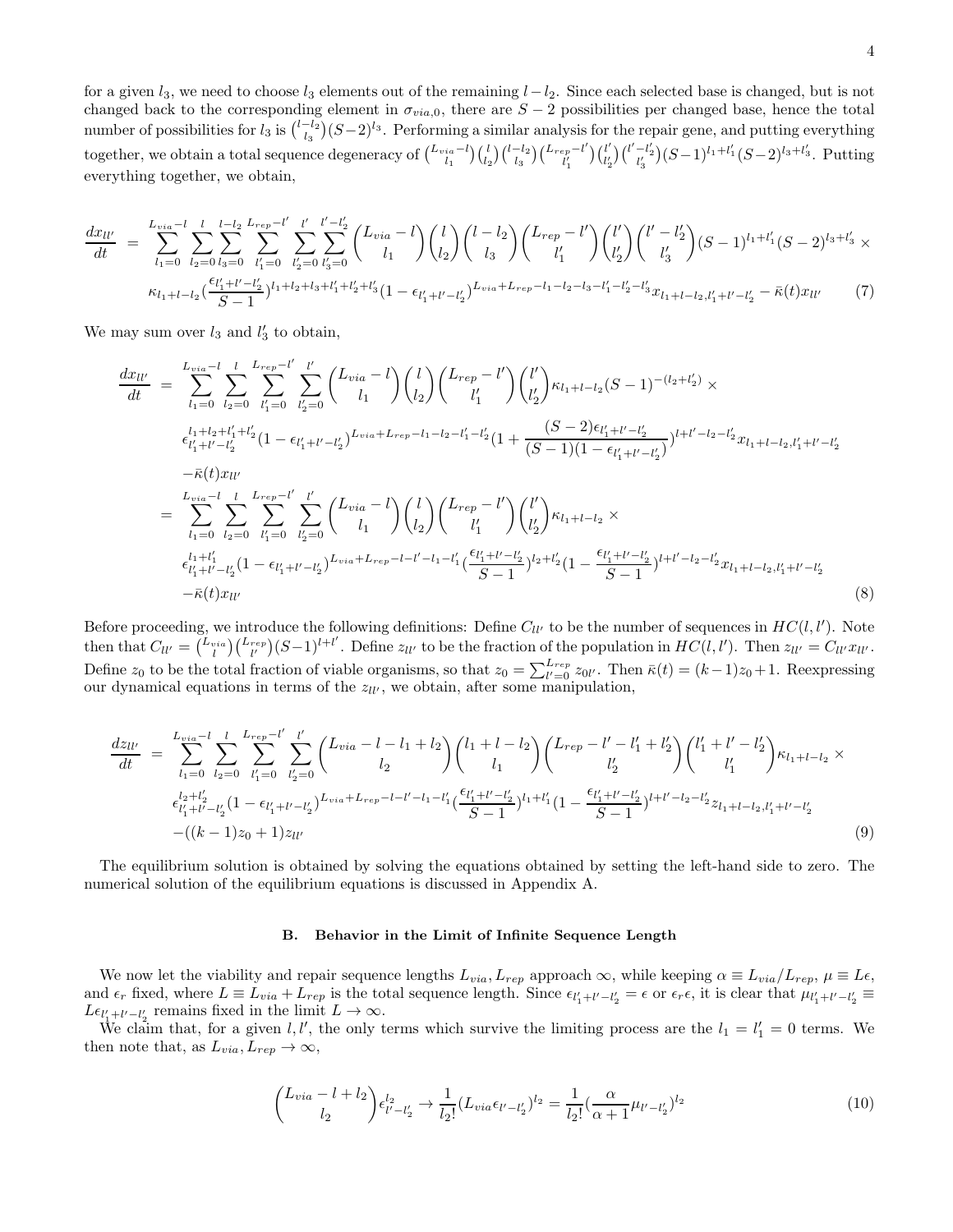and,

$$
(1 - \epsilon_{l'-l'_2})^{L_{via} - l} \to e^{-\frac{\alpha}{\alpha + 1}\mu_{l'-l'_2}} \tag{11}
$$

Taking similar limits for the  $L_{rep}$  terms, we obtain the infinite sequence length equations,

$$
\frac{dz_{ll'}}{dt} = \sum_{l_2=0}^{l} \sum_{l'_2=0}^{l'} \frac{\kappa_{l-l_2}}{l_2! l'_2!} \alpha^{l_2} \left(\frac{\mu_{l'-l'_2}}{\alpha+1}\right)^{l_2+l'_2} e^{-\mu_{l'-l'_2}} z_{l-l_2,l'-l'_2} - \bar{\kappa}(t) z_{ll'}
$$
\n(12)

Expanding out the terms, and redenoting  $l_2$  by  $l_1$ , and  $l'_2$  by  $l'_1$ , we obtain,

$$
\frac{dz_{ll'}}{dt} = \frac{k}{l!l'!} \alpha^l \left(\frac{\epsilon_r \mu}{\alpha+1}\right)^{l+l'} e^{-\epsilon_r \mu} z_{00} + \frac{k}{l!} \left(\frac{\alpha \mu}{\alpha+1}\right)^l e^{-\mu} \sum_{l'_1=0}^{l'-1} \frac{1}{l'_1!} \left(\frac{\mu}{\alpha+1}\right)^{l'_1} z_{0,l'-l'_1} \n+ \frac{1}{l'!} \left(\frac{\epsilon_r \mu}{\alpha+1}\right)^{l'} e^{-\epsilon_r \mu} \sum_{l_1=0}^{l-1} \frac{1}{l_1!} \left(\frac{\alpha \epsilon_r \mu}{\alpha+1}\right)^{l_1} z_{l-l_1,0} + e^{-\mu} \sum_{l_1=0}^{l-1} \sum_{l'_1=0}^{l'-1} \frac{1}{l_1!l'_1!} \alpha^{l_1} \left(\frac{\mu}{\alpha+1}\right)^{l_1+l'_1} z_{l-l_1,l'-l'_1} \n- \left((k-1)z_0+1\right) z_{ll'} \tag{13}
$$

To understand why only the  $l_1 = l'_1 = 0$  terms survive, let us consider the mutational contribution from those  $z_{l_1+l-l_2,l'_1+l'-l'_2}$  for which at least one of  $l_1,l'_1>0$ . A  $\sigma' \in HC(l_1+l-l_2,l'_1+l'-l'_2)$  was obtained from a  $\sigma \in HC(l,l')$ by changing  $l_1$  of the  $L_{via} - l$  bases in  $\sigma_{via}$  which were equal to the corresponding bases in  $\sigma_{via,0}$ , and similarly for  $l'_1$  and  $\sigma_{rep}$ . Therefore, for  $\sigma'_{via}$  to mutate to  $\sigma_{via}$ ,  $l_1$  of the changed bases must back mutate to the corresponding bases in  $\sigma_{via,0}$ . However, in the limit of infinite sequence length, the number of unchanged bases in  $\sigma_{via}$ , given by  $L_{via} - l_1 - l_2$ , becomes infinite, and so the probability of a mutation occurring at one of those bases approaches 1, so that the probability of back mutation goes to 0.

This heuristic argument is given a more rigorous justification in Appendix B. As a simple check, we also ensure that total population is conserved in the limiting process.

#### IV. SOLUTION OF THE MODEL

#### A. The Phase Diagram

We begin our solution of the model by computing the equilibrium values of  $z_0$  and  $z_{00}$ . We begin with the dynamical equations for  $z_{0l}$ ,

$$
\frac{dz_{0l'}}{dt} = \frac{k}{l'!} \left(\frac{\epsilon_r \mu}{\alpha + 1}\right)^{l'} e^{-\epsilon_r \mu} z_{00} + k e^{-\mu} \sum_{l'_1=0}^{l'-1} \frac{1}{l'_1!} \left(\frac{\mu}{\alpha + 1}\right)^{l'_1} z_{0,l'-l'_1} - \left((k-1)z_0 + 1\right) z_{0l'} \tag{14}
$$

We may sum from  $l' = 0 - \infty$  to obtain the dynamical equation for  $z_0$ . Together with the dynamical equation for  $z_{00}$ , we have the pair of equations,

$$
\frac{dz_0}{dt} = k(e^{-\frac{\alpha}{\alpha+1}\epsilon_r\mu} - e^{-\frac{\alpha}{\alpha+1}\mu})z_{00} + (ke^{-\frac{\alpha}{\alpha+1}\mu} - (k-1)z_0 - 1)z_0 \tag{15}
$$

$$
\frac{dz_{00}}{dt} = (ke^{-\epsilon_r \mu} - (k-1)z_0 - 1)z_{00}
$$
\n(16)

We may obtain the equilibrium solution of these equations by setting the left hand sides to zero. A summary of the possible solutions is given in Table I.

We need to map out the regions in the  $(\mu, \epsilon_r)$  parameter space for which the various solutions are valid. First of all, note that we must have  $z_0 \in [0,1]$  and  $z_{00} \in [0,z_0]$ . For the first solution set to hold, we must therefore have  $0 \leq ke^{-\epsilon_r\mu} - 1 \leq k - 1$ . The second inequality is automatically satisfied. For the first inequality to hold, we must have  $\epsilon_r \mu \leq \ln k$ . In order for  $z_{00} \in [0, z_0]$ , we must then have  $0 \leq (e^{-\epsilon_r \mu} - e^{-\frac{\alpha}{\alpha + 1}\mu})/(e^{-\frac{\alpha}{\alpha + 1}\epsilon_r \mu} - e^{-\frac{\alpha}{\alpha + 1}\mu}) \leq 1$ . Again, the second inequality is automatically satisfied, but the first only holds when  $\epsilon_r \leq \frac{\alpha}{\alpha+1}$ . Therefore, the first solution pair is only valid when  $\epsilon_r \mu \leq \ln k$ , and  $\epsilon_r \leq \frac{\alpha}{\alpha+1}$ . However, the other two solution pairs may still yield physical values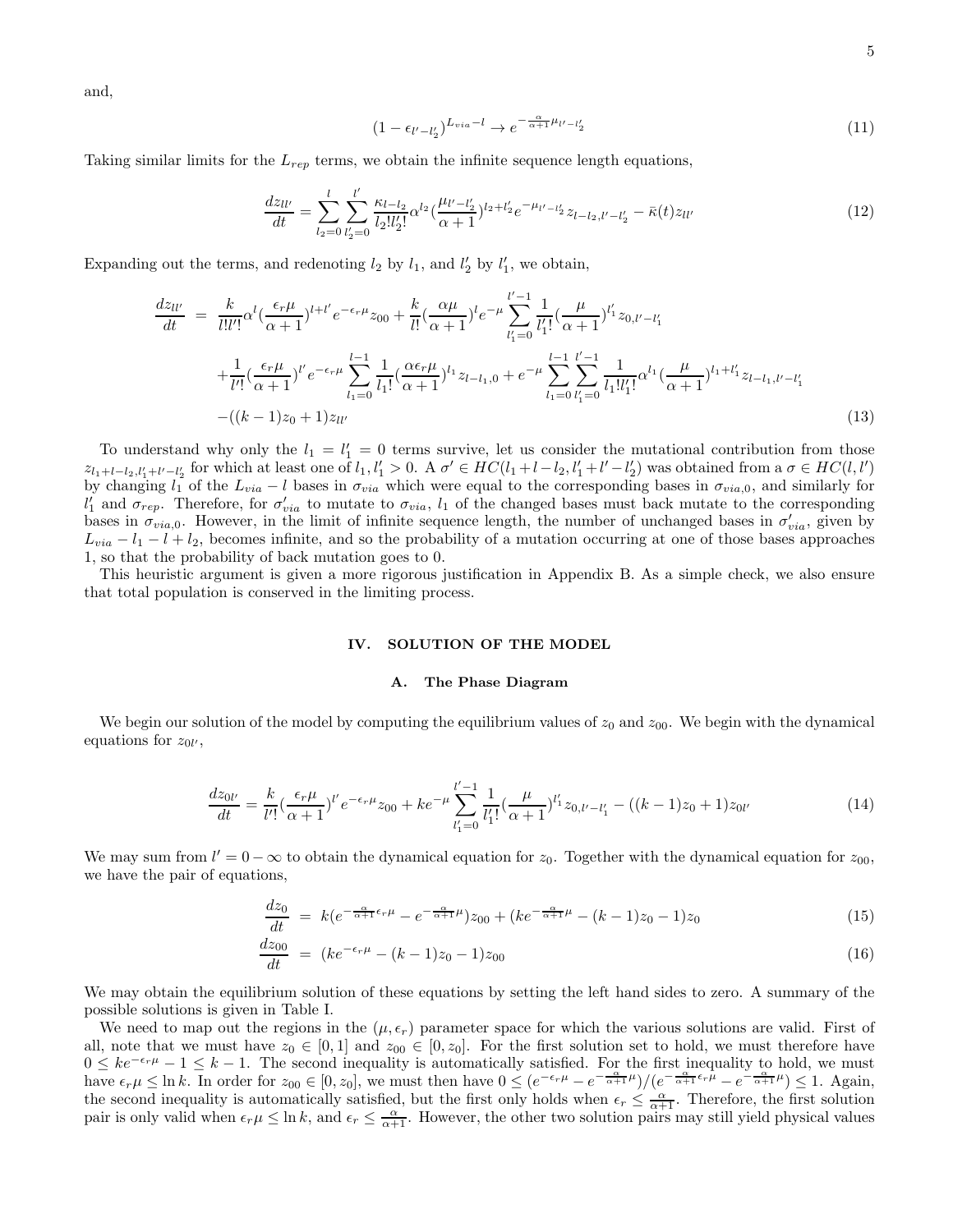

TABLE I: The possible equilibrium values of  $(z_0, z_{00})$  as a function of  $\mu$  and  $\epsilon_r$ .



FIG. 1: Diagram illustrating the solution domains  $\Omega_1$  (black),  $\Omega_2$  (grey), and  $\Omega_3$  (white). The  $\mu$  axis is labelled only at  $\ln k/\epsilon_{r,crit} \approx 3.454$ , while the  $\epsilon_r$  axis is labelled at  $0, \epsilon_{r,crit} = 2/3, 1$ .

for  $(z_0, z_{00})$  in the domain of validity of the first solution pair. To resolve this issue, we note that we want a solution which gives  $z_{00} \to 1$  as  $\epsilon_r \to 0$ . That is, if repair is perfect, then at equilibrium the population should only consist of viable repairers. Therefore, as  $\epsilon_r \to 0$ , we expect the first solution pair to hold, since it gives the correct limiting behavior. By continuity, the first solution pair holds over the set  $\Omega_1 \equiv \{(\mu, \epsilon_r) \in [0, \infty) \times [0, 1] | \epsilon_r \mu \leq \ln k, \epsilon_r \leq \frac{\alpha}{\alpha+1} \}.$ 

As  $\epsilon_r$  is increased beyond  $\frac{\alpha}{\alpha+1}$ , the first solution is no longer valid, but the second solution may still be valid if  $0 \leq ke^{-\frac{\alpha}{\alpha+1}\mu} - 1 \leq k-1$ . Again, the second inequality is automatically satisfied, while the first only holds when  $\frac{\alpha}{\alpha+1}\mu \leq \ln k$ . The third solution pair may still be physical in the domain of validity of the second solution pair. To resolve this issue, we may note that we want a solution which gives  $z_0 \to 1$  as  $\mu \to 0$ . That is, in the limit of no replication errors, all of the population is viable. Therefore, as  $\mu \to 0$  with  $\epsilon_r > \frac{\alpha}{\alpha+1}$ , we expect the second solution pair to hold, since it gives the correct limiting behavior. By continuity, the second solution pair holds over the set  $\Omega_2 \equiv \{(\mu, \epsilon_r) \in [0, \infty) \times [0, 1] | \frac{\alpha}{\alpha + 1} \mu \leq \ln k, \epsilon_r > \frac{\alpha}{\alpha + 1} \}.$  The third solution is then the solution over the domain  $\Omega_3 \equiv ([0, \infty) \times [0, 1]) / (\Omega_1 \bigcup \Omega_2).$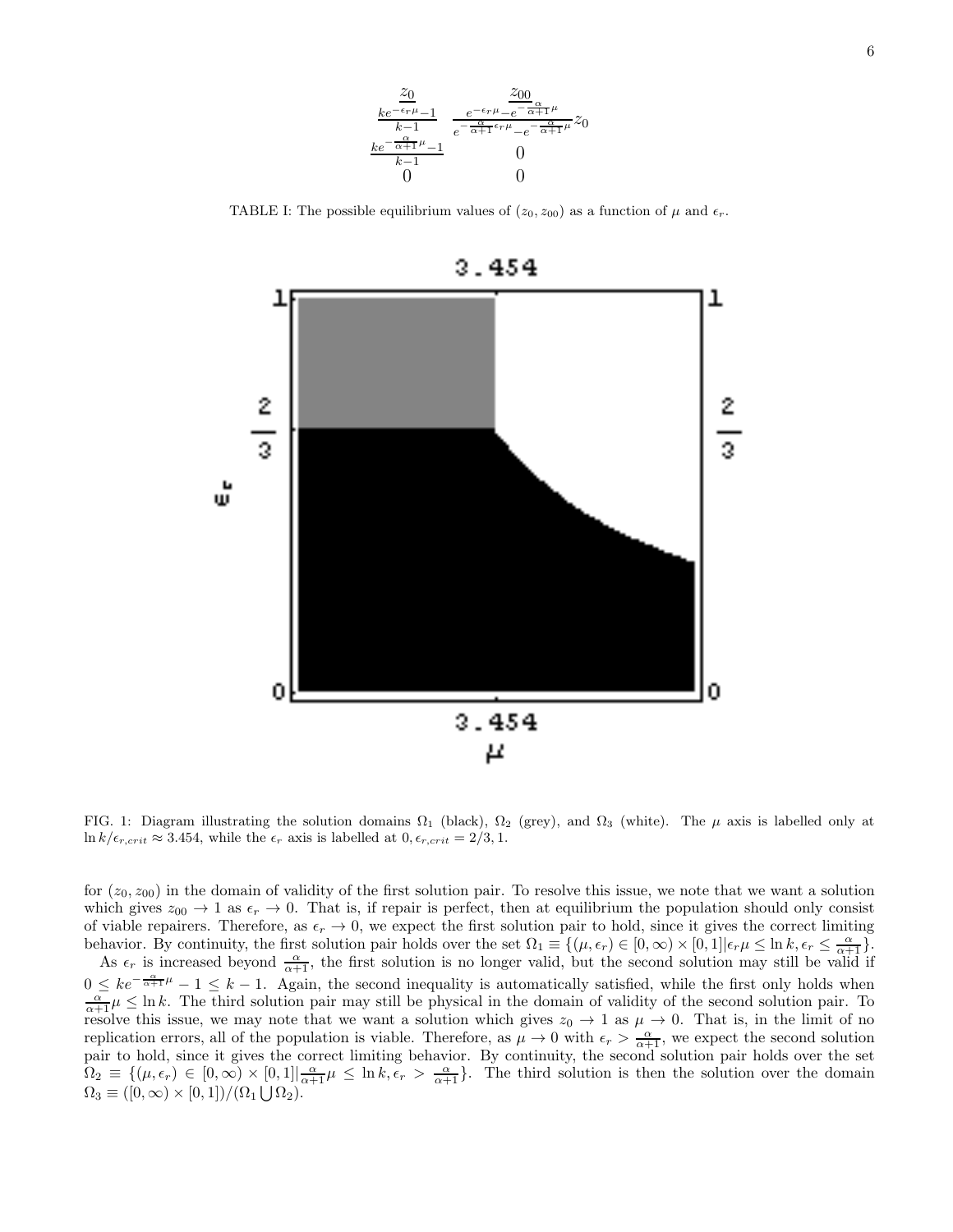

FIG. 2: Plot of  $\lambda$  for  $\alpha = 2, k = 10$ .

Figure 1 illustrates the three solution domains  $\Omega_1, \Omega_2, \Omega_3$  for  $\alpha = 2, k = 10$ . In  $\Omega_1$ , the population is clustered within finite Hamming distances about the viable and repair "master" sequences. A finite positive fraction of the population is viable, and of the viable organisms, a finite positive fraction of the population is capable of repair. As  $\epsilon_r$  is increased beyond  $\frac{\alpha}{\alpha+1}$ , the population becomes delocalized over the repair gene subspace, and the fraction of repairers becomes zero. This phenomenon is known as the repair catastrophe, and was first predicted in [\[8\]](#page-14-6). Nevertheless, if  $\mu$  is still sufficiently small so that  $\frac{\alpha}{\alpha+1}\mu \leq \ln k$ , then the population is still localized about the viable "master" sequence, and the fraction of viable organisms is positive. In this regime, as  $\mu$  is increased so that  $\frac{\alpha}{\alpha+1}\mu > \ln k$ , the population delocalizes again over the viable gene subspace, and the fraction of viable organisms drops to zero. This phenomenon is known as the error catastrophe.

It is not necessarily true that the repair catastrophe is encountered before the error catastrophe. Defining  $\epsilon_{r,crit}$  $\frac{\alpha}{\alpha+1}$ , then, whenever  $\epsilon_r < \epsilon_{r,crit}$ , the first solution set becomes unphysical when  $\mu > \ln k/\epsilon_r$ . However, the second solution set is also unphysical, since then  $\epsilon_{r,crit}\mu > \epsilon_r\mu > \ln k$ , so that the third solution set is the valid one. Thus, the population goes through the error catastrophe without going through the repair catastrophe.

The direct transition through the error catastrophe can also occur when  $\epsilon_r$  is varied at fixed  $\mu$ . When  $\mu > \ln k/\epsilon_{r,crit}$ , then, as  $\epsilon_r$  is increased from 0 to 1,  $ke^{-\epsilon_r\mu} - 1$  drops below zero before  $\epsilon_r = \epsilon_{r,crit}$ . Therefore, the first solution set becomes unphysical before the repair catastrophe occurs, but the second solution set is also unphysical, meaning the third solution set is the one that is valid. Thus, for all  $\mu > \ln k/\epsilon_{r,crit}$ , as  $\epsilon_r$  is increased from 0 to 1, the population undergoes the error catastrophe at  $\epsilon_r = \ln k/\mu < \epsilon_{r,crit}$ , so that the repair catastrophe is never observed.

We may use our three solution pairs to compute  $\lambda = \bar{\kappa}$  for the three solution domains, or "phases." We have  $\lambda = (k-1)z_0 + 1$ , so that,

$$
\lambda(\mu, \epsilon_r) = \begin{cases}\nke^{-\epsilon_r \mu} & \text{for } (\mu, \epsilon_r) \in \Omega_1 \\
ke^{-\frac{\alpha}{\alpha + 1} \mu} & \text{for } (\mu, \epsilon_r) \in \Omega_2 \\
1 & \text{for } (\mu, \epsilon_r) \in \Omega_3\n\end{cases}
$$
\n(17)

Figure 2 shows a plot of  $\lambda$  versus  $(\mu, \epsilon_r)$  for  $\alpha = 2$ ,  $k = 10$ . Figure 3 shows the corresponding plot for  $z_{00}$ . Note that  $\lambda$  is continuous, but not  $\partial \lambda/\partial \mu$  and  $\partial \lambda/\partial \epsilon_r$ . The error and repair catastrophes are therefore second-order phase transitions.

The error and repair catastrophes both arise as a result of the interplay between two competing effects: (1) The selective advantage for being viable and for being a repairer, and (2) The entropic tendency to be unviable and a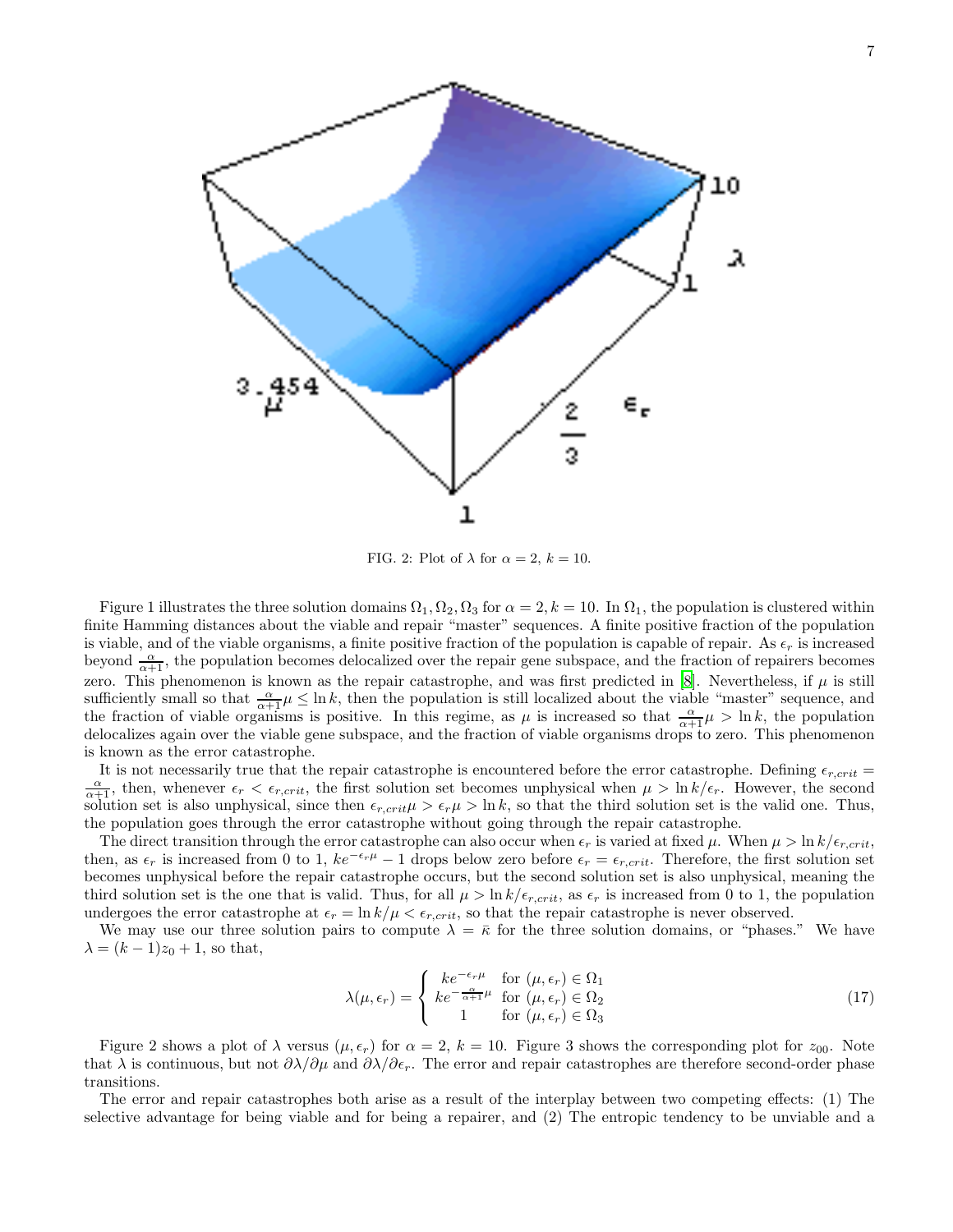

FIG. 3: Plot of  $z_{00}$  for  $\alpha = 2, k = 10$ .

mutator. For a sufficiently low mutation rate, the selective advantage for being viable is strong enough to localize the population about  $\sigma_{via,0}$ . However, when the mutation rate exceeds a critical value, the selective advantage for being viable is no longer sufficiently strong to localize the population about the viable "master" sequence, and the population delocalizes over the entire viability subspace. Below the repair catastrophe, this occurs when the effective growth rate of the viable, repairing sequence  $\sigma_{via,0}\sigma_{rep,0}$  becomes comparable to the growth rates of the nonviable sequences, i.e., when  $ke^{-\epsilon_r\mu} = 1$ . Above the repair catastrophe, there is no longer any preference for being a repairer. The effective growth rate of the viable sequences due to mutation off of the viability peak is  $ke^{-\frac{\alpha\mu}{\alpha+1}}$ , hence, above the repair catastrophe, the error catastrophe occurs when  $ke^{-\frac{\alpha\mu}{\alpha+1}} = 1$ .

Below the error catastrophe, viable repairers have a slower rate of mutation off of the viability peak than viable mutators, and hence have a higher effective growth rate. For sufficiently efficient repair, this discrepancy causes localization about  $\sigma_{rep,0}$ . However, when the repair error probability exceeds  $\epsilon_{r,crit} = \frac{\alpha}{\alpha+1} = L_{via}/L$ , the selective advantage for being a repairer is no longer sufficient to localize the population, and the distribution undergoes the repair catastrophe, in which the distribution delocalizes over the repair subspace. Note that  $\epsilon_{r,crit}$  is simply the fraction of deleterious mutations, and increases with increasing  $\alpha$ . This makes sense, since, the greater the fraction of deleterious mutations, the greater the relative advantage for being a repairer. Thus, for large  $\alpha$ , repair has to be highly inefficient before the repair catastrophe occurs. Conversely, for low  $\alpha$ , repair has to be highly efficient to give the repairers a sufficiently large advantage for the distribution to localize about the repair "master" sequence.

It should be noted that the error and repair catastrophes are similar to thermodynamic phase transitions, in that they both arise from a competition between maximum fitness (minimum energy) and maximal entropy. When the replication and repair error probabilities are suficiently low (low temperature, high pressure, say), maximal fitness (minimum energy) wins out, leading to localization on the sequence space. When the replication or repair error probabilities are sufficiently high (high temperature, low pressure), maximal entropy wins out, leading to delocalization on the sequence space. While not exact, this analogy nevertheless conceptually describes the origin of the phases observed in this study.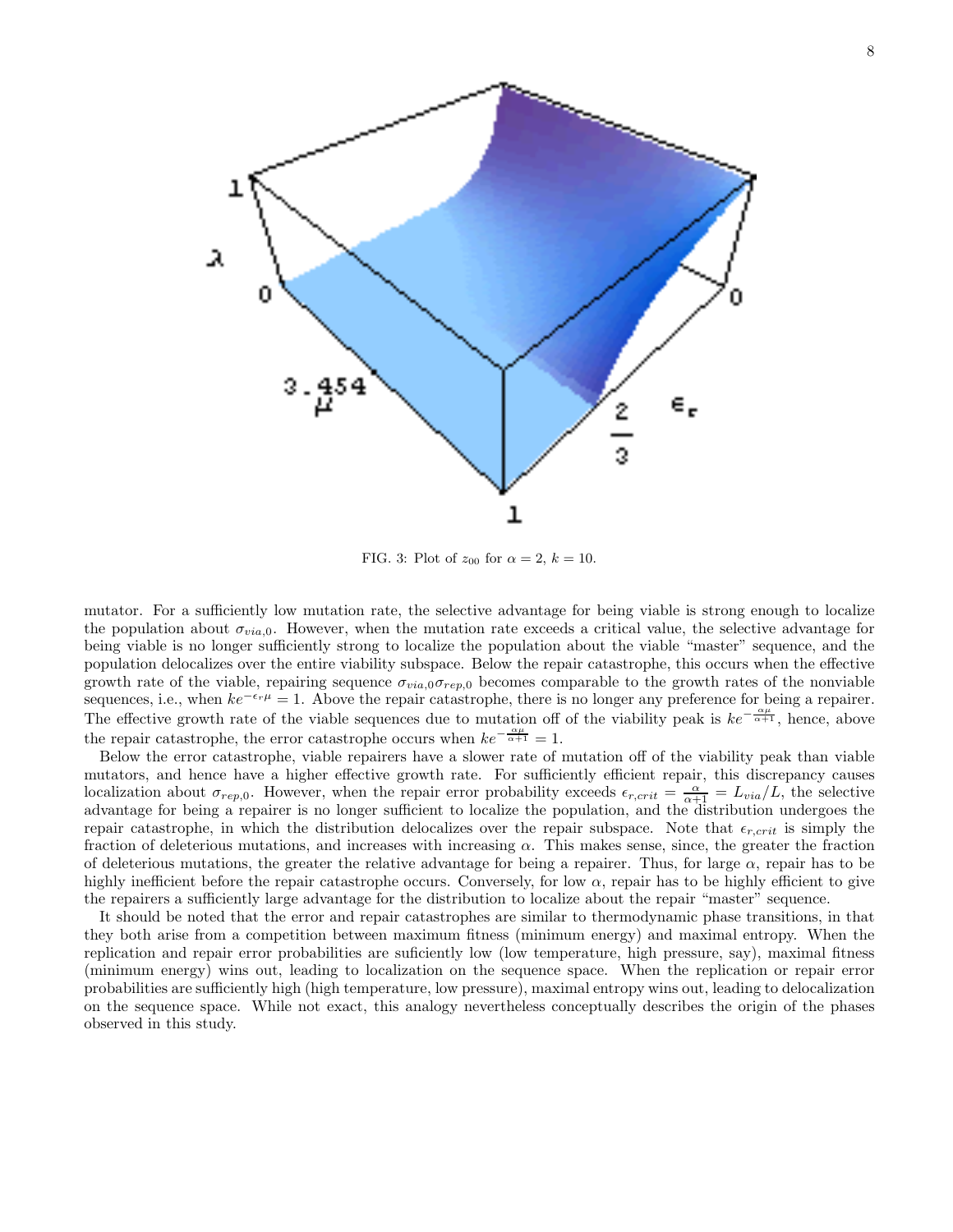#### B. A Recursive Formula for the Population Distribution

Given  $z_0, z_{00}$ , the equilibrium equations may be solved recursively to obtain any  $z_{ll'}$  for a given  $(\mu, \epsilon_r)$  pair. For  $l' > 0$ , we have,

$$
\frac{dz_{0l'}}{dt} = \frac{k}{l'!} \left(\frac{\epsilon_r \mu}{\alpha + 1}\right)^{l'} e^{-\epsilon_r \mu} z_{00} + k e^{-\mu} \sum_{l'_1=1}^{l'-1} \frac{1}{l'_1!} \left(\frac{\mu}{\alpha + 1}\right)^{l'_1} z_{0,l'-l'_1} + k e^{-\mu} z_{0l'} - \left((k-1)z_0 + 1\right) z_{0l'} \tag{18}
$$

so at equilbrium we have,

$$
z_{0l'} = \frac{1}{(k-1)z_0 + 1 - ke^{-\mu}} \left(\frac{k}{l'}\left(\frac{\epsilon_r \mu}{\alpha + 1}\right)^{l'} e^{-\epsilon_r \mu} z_{00} + ke^{-\mu} \sum_{l'_1=1}^{l'-1} \frac{1}{l'_1!} \left(\frac{\mu}{\alpha + 1}\right)^{l'_1} z_{0,l'-l'_1}\right) \tag{19}
$$

We next turn our attention to  $z_{l0}$  for  $l > 0$ . We have,

$$
\frac{dz_{l0}}{dt} = \frac{k}{l!} \left(\frac{\alpha \epsilon_r \mu}{\alpha + 1}\right)^l e^{-\epsilon_r \mu} z_{00} + e^{-\epsilon_r \mu} \sum_{l_1=1}^{l-1} \frac{1}{l_1!} \left(\frac{\alpha \epsilon_r \mu}{\alpha + 1}\right)^{l_1} z_{l-l_1,0} + e^{-\epsilon_r \mu} z_{l0} - \left((k-1)z_0 + 1\right) z_{l0} \tag{20}
$$

so at equilibrium we have,

$$
z_{l0} = \frac{1}{(k-1)z_0 + 1 - e^{-\epsilon_r \mu}} \left(\frac{k}{l!} \left(\frac{\alpha \epsilon_r \mu}{\alpha + 1}\right)^l e^{-\epsilon_r \mu} z_{00} + e^{-\epsilon_r \mu} \sum_{l_1=1}^{l-1} \frac{1}{l_1!} \left(\frac{\alpha \epsilon_r \mu}{\alpha + 1}\right)^{l_1} z_{l-l_1,0}\right) \tag{21}
$$

Finally, we compute the equilibrium value of  $z_{ll'}$  recursively for  $l, l' > 0$ . The result is,

$$
z_{ll'} = \frac{1}{(k-1)z_0 + 1 - e^{-\mu}} \left( \frac{k}{l!l'} \alpha^l \left( \frac{\epsilon_r \mu}{\alpha + 1} \right)^{l+l'} e^{-\epsilon_r \mu} z_{00} + \frac{k}{l!} \left( \frac{\alpha \mu}{\alpha + 1} \right)^l e^{-\mu} \sum_{l'_1=0}^{l'-1} \frac{1}{l'_1!} \left( \frac{\mu}{\alpha + 1} \right)^{l'_1} z_{0,l'-l'_1} + \frac{1}{l'!} \left( \frac{\epsilon_r \mu}{\alpha + 1} \right)^{l'} e^{-\epsilon_r \mu} \sum_{l_1=0}^{l-1} \frac{1}{l_1!} \left( \frac{\alpha \epsilon_r \mu}{\alpha + 1} \right)^{l_1} z_{l-l_1,0} + e^{-\mu} \left( \sum_{l'_1=1}^{l'-1} \frac{1}{l'_1!} \left( \frac{\mu}{\alpha + 1} \right)^{l'_1} z_{l,l'-l'_1} + \sum_{l_1=1}^{l-1} \frac{1}{l_1!} \left( \frac{\alpha \mu}{\alpha + 1} \right)^{l_1} z_{l-l_1,l'} + \sum_{l_1=1}^{l-1} \frac{1}{l_1!} \left( \frac{\mu}{\alpha + 1} \right)^{l'_1} z_{l-l_1,l'} \right)
$$
\n
$$
+ \sum_{l_1=1}^{l-1} \sum_{l'_1=1}^{l'-1} \frac{1}{l_1! l'_1!} \alpha^{l_1} \left( \frac{\mu}{\alpha + 1} \right)^{l'_1} z_{l-l_1,l'-l'_1})
$$
\n
$$
(22)
$$

#### C. Localization Lengths

The final set of quantities we wish to compute are the following localization lengths of the equilibrium distribution:

$$
\langle l' \rangle_{via} \equiv \sum_{l'=1}^{\infty} l' z_{0l'} \tag{23}
$$

$$
\langle l \rangle_{rep} \equiv \sum_{l=1}^{\infty} l z_{l0} \tag{24}
$$

$$
\langle l \rangle \equiv \sum_{l=1}^{\infty} \sum_{l'=0}^{\infty} l z_{ll'} \tag{25}
$$

$$
\langle l' \rangle \equiv \sum_{l'=1}^{\infty} \sum_{l=0}^{\infty} l' z_{ll'} \tag{26}
$$

Using the dynamical equations for the  $z_{ll'}$  we may compute the various localization lengths at equilibrium. The basic idea is to obtain an expression for the time derivatives of the localization lengths in terms of the localization lengths themselves, and then solving for the equilibrium value. We illustrate the technique for  $\langle l' \rangle_{via}$ . We have,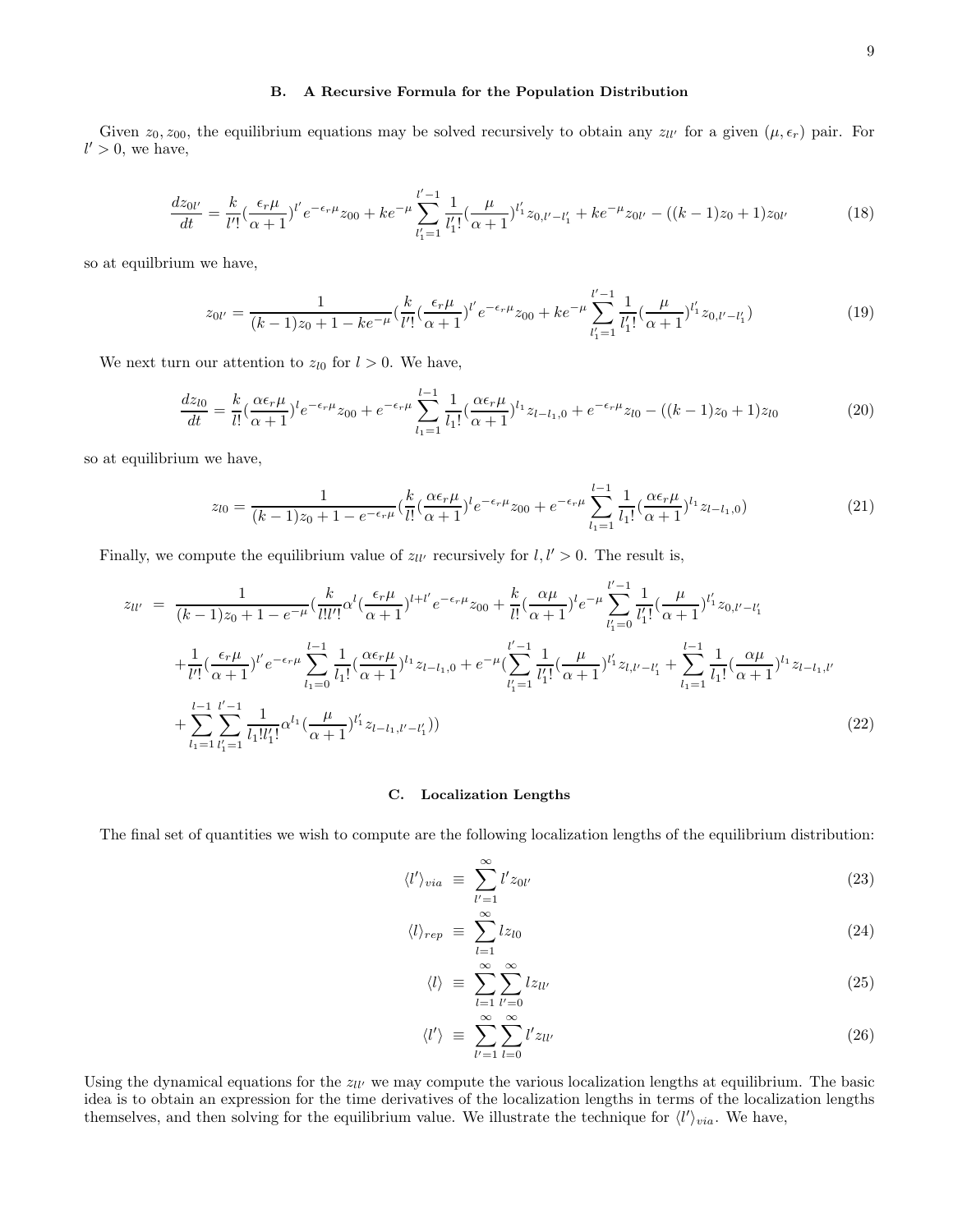$$
\frac{d\langle l'\rangle_{via}}{dt} = \sum_{l'=1}^{\infty} l' \frac{dz_{0l'}}{dt}
$$
\n
$$
= k \frac{\epsilon_r \mu}{\alpha + 1} e^{-\frac{\alpha}{\alpha + 1} \epsilon_r \mu} z_{00} + k e^{-\mu} \sum_{l'_1=0}^{\infty} \sum_{l'=l'_1+1}^{\infty} \frac{l'-l'_1 + l'_1}{l'_1!} (\frac{\mu}{\alpha + 1})^{l'_1} z_{0,l'-l'_1} - ((k-1)z_0 + 1)\langle l'\rangle_{via}
$$
\n
$$
= k \frac{\epsilon_r \mu}{\alpha + 1} e^{-\frac{\alpha}{\alpha + 1} \epsilon_r \mu} z_{00} + k e^{-\mu} \sum_{l'_1=0}^{\infty} \frac{1}{l'_1!} (\frac{\mu}{\alpha + 1})^{l'_1} (\langle l'\rangle_{via} + l'_1(z_0 - z_{00})) - ((k-1)z_0 + 1)\langle l'\rangle_{via}
$$
\n
$$
= k \frac{\epsilon_r \mu}{\alpha + 1} e^{-\frac{\alpha}{\alpha + 1} \epsilon_r \mu} z_{00} + k e^{-\frac{\alpha}{\alpha + 1} \mu} (\langle l'\rangle_{via} + \frac{\mu}{\alpha + 1} (z_0 - z_{00})) - ((k-1)z_0 + 1)\langle l'\rangle_{via} \tag{27}
$$

so at equilibrium we obtain,

$$
\langle l' \rangle_{via} = \frac{k\mu}{\alpha + 1} \frac{(\epsilon_r e^{-\frac{\alpha}{\alpha + 1}\epsilon_r \mu} - e^{-\frac{\alpha}{\alpha + 1}\mu})z_{00} + e^{-\frac{\alpha}{\alpha + 1}\mu}z_0}{(k - 1)z_0 + 1 - ke^{-\frac{\alpha}{\alpha + 1}\mu}}
$$
(28)

To compute the remaining localization lengths using the above approach, we first need to compute  $z'_0 \equiv \sum_{l=0}^{\infty} z_{l0}$ . Note that  $z'_0$  is simply the total fraction of repairers. We compute  $z'_0$  by evaluating  $dz'_0/dt = \sum_{l=0}^{\infty} dz_{l0}/dt$ . The result is an expression in terms of  $z'_0$ ,  $z_0$ , and  $z_{00}$ , which may be solved at equilibrium to obtain,

$$
z_0' = \frac{(k-1)e^{-\frac{\epsilon_r \mu}{\alpha+1}}}{(k-1)z_0 + 1 - e^{-\frac{\epsilon_r \mu}{\alpha+1}}} z_{00}
$$
\n(29)

We then obtain,

$$
\langle l \rangle_{rep} = \frac{\alpha \epsilon_r \mu}{\alpha + 1} e^{-\frac{\epsilon_r \mu}{\alpha + 1}} \frac{(k - 1)z_{00} + z'_0}{(k - 1)z_0 + 1 - e^{-\frac{\epsilon_r \mu}{\alpha + 1}}} \tag{30}
$$

$$
(\langle l \rangle, \langle l' \rangle) = \frac{1}{z_0} (0, \langle l' \rangle_{via}) + \frac{\mu}{(k-1)(\alpha+1)z_0} ((k-1)z_0 + 1 - (1-\epsilon_r)z_0' - (k-1)(1-\epsilon_r)z_{00})(\alpha, 1) \tag{31}
$$

#### D. Limiting Forms of the Distribution

It is instructive to study the behavior of the distribution in the following limiting cases: (1)  $\mu \to 0$ . (2)  $\alpha \to \infty$ . (3)  $\alpha \rightarrow 0$ . We handle each of these cases in turn.

#### 1. Behavior in the Limit  $\mu \to 0$

For  $\mu \to 0$ , note that  $z_0 \to 1$ , and  $z_{00} \to \left(\frac{\alpha}{\alpha+1} - \epsilon_r\right) / \left(\frac{\alpha}{\alpha+1}(1-\epsilon_r)\right) = 1 - \epsilon_r / (\alpha(1-\epsilon_r))$ , below the repair catastrophe. We may also note that  $z'_0 \to z_{00}$ , and  $(\langle l \rangle, \langle l' \rangle) \to (0, \langle l' \rangle_{via})$ . This makes sense since in the limit  $\mu \to 0$ , we expect that the entire population becomes viable. For the same reason,  $\langle l \rangle_{rep} \to 0$  as  $\mu \to 0$ . Finally, as  $\mu \to 0$  for  $\epsilon_r < \epsilon_{r,crit}$ ,  $\langle l' \rangle_{via} \rightarrow \frac{1}{(\alpha+1)(\frac{\alpha}{\alpha+1}-\epsilon_r)}(1-(1-\epsilon_r)(1-\frac{\epsilon_r}{\alpha(1-\epsilon_r)})) = \frac{1}{(\alpha+1)(\epsilon_{r,crit}-\epsilon_r)}\epsilon_r \frac{\alpha+1}{\alpha} = (1-\epsilon_{r,crit})/\epsilon_{r,crit} \times \epsilon_r/(\epsilon_{r,crit}-\epsilon_r).$ expected, these results agree with the point-mutation limit expressions obtained in [\[8](#page-14-6)].

#### 2. Behavior in the Limit  $\alpha \to \infty$

For  $\alpha \to \infty$  we obtain  $\epsilon_{r,crit} = 1$ . Hence, we are always below the repair catastrophe. As long as  $\mu < \ln k/\epsilon_r$ , then  $z_{00} \to z_0 = (ke^{-\epsilon_r \mu} - 1)/(k - 1)$ . Thus, the solution pairs presented in Table I reduce to two possible solutions. Either  $z_0 = z_{00} = (ke^{-\epsilon_r \mu} - 1)/(k - 1)$  if we are below the error catastrophe  $(\epsilon_r \mu < \ln k)$ , or  $z_0 = z_{00} = 0$  if we are above the error catastrophe. This means that the fraction of mutators is always zero. To understand this behavior, note that the probability of mutating off of the repairer sequence is  $1 - e^{-\frac{\epsilon_r \mu}{\alpha+1}}$ , while the probability of mutating off of a mutator sequence is  $1 - e^{-\frac{\mu}{\alpha+1}}$ . Both go to 0 as  $\alpha \to \infty$ . However, since for  $\epsilon_r < 1$  the repairer sequence has a greater selective advantage than the mutator sequence, the repair strain comes to dominate the population. Only at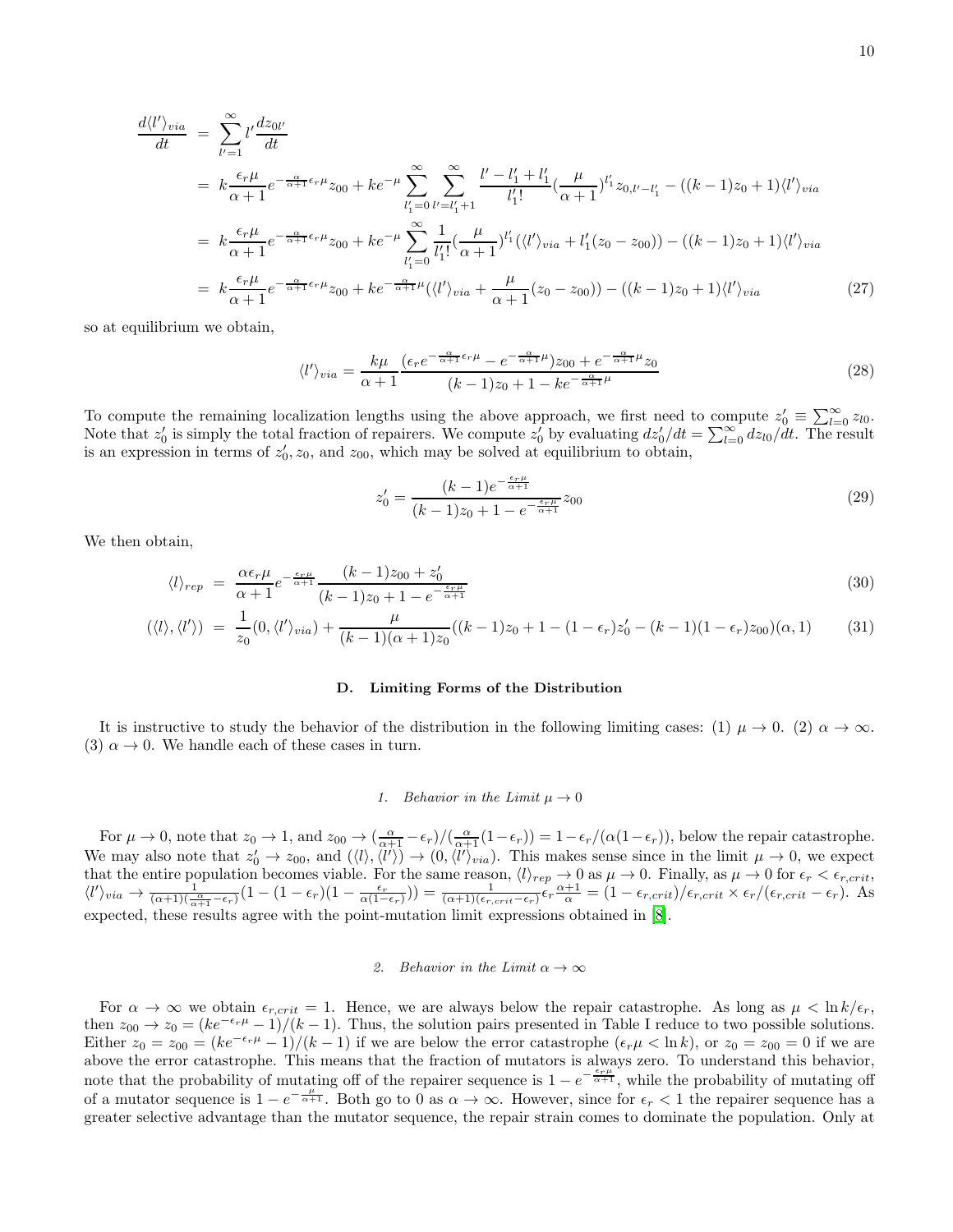$\epsilon_r = 1$  is there an ambiguity, since  $(e^{-\epsilon_r \mu} - e^{-\frac{\alpha \mu}{\alpha + 1}})/(e^{-\frac{\alpha \epsilon_r \mu}{\alpha + 1}} - e^{-\frac{\alpha \mu}{\alpha + 1}}) \rightarrow 0/0$ , which is undefined. Physically, since at  $\epsilon_r = 1$  there is no difference between what we call a "repairer" and a "mutator," we expect delocalization over the repair subspace, so that  $z_{00} \rightarrow 0$ .

We may also note that  $z'_0 \to z_{00}/z_0 = 1$  for  $\epsilon_r < 1$ , and 0 for  $\epsilon_r = 1$ . We also have  $\langle l \rangle_{rep} \to k \epsilon_r \mu e^{-\epsilon_r \mu} / (k e^{-\epsilon_r \mu} - 1)$ . Also,  $\langle l' \rangle_{via} \to 0$ , for  $\epsilon_r < 1$ , and  $\infty$  for  $\epsilon_r = 1$ .

#### 3. Behavior in the Limit  $\alpha \to 0$

For  $\alpha \to 0$ , we have  $\epsilon_{r,crit} \to 0$ . Therefore, for all  $\epsilon_r > 0$  we are beyond the repair catastrophe, and since  $\frac{\alpha}{\alpha+1}\mu = 0 < \ln k$ , we are below the error catastrophe as well, so that  $z_0 = 1$  with  $z_{00} = 0$ . This mak for  $\alpha = 0$ , the probability of mutating off of the viability peak is  $1 - e^{-\frac{\alpha}{\alpha+1}\mu} \to 0$ . Thus, the entire population is viable at equilibrium. As for  $z_{00}$ , we note that  $z_{00} = 0$  for  $\epsilon_r > 0$ , but for  $\epsilon_r = 0$  we obtain the expression,  $(e^{0}-e^{0})/(e^{0}-e^{0})\times z_{0}=0/0$ . Physically, we must have  $z_{00}=1$  at  $\epsilon_{r}=0$ . This ambiguity is therefore resolved by letting  $\alpha \to 0$  for  $\epsilon_r = 0$ . That is, we evaluate  $z_{00}$  for  $\alpha = 0, \epsilon_r = 0$  by setting  $z_{00} \Big|_{\alpha=0, \epsilon_r=0} = \lim_{\alpha \to 0} z_{00} \Big|_{\alpha, \epsilon_r=0}$ .

As expected, for  $\epsilon_r > 0$  we have  $z'_0 = 0$ ,  $\langle l' \rangle_{via} = \infty$ ,  $\langle l \rangle_{rep} = 0$ ,  $\langle l \rangle = 0$ , and  $\langle l' \rangle = \infty$ . Again, for  $\epsilon_r = 0$  we resolve any ambiguities by letting  $\alpha \to 0$ , giving, as expected,  $z'_0 = 1$ ,  $\langle l' \rangle_{via} = \langle l \rangle_{rep} = \langle l \rangle = \langle l' \rangle = 0$ .

#### V. CONCLUSIONS AND FUTURE RESEARCH

This paper presented a two gene, single fitness peak model to determine the equilibrium distribution of genotypes in a unicellular population capable of replication error repair. The work presented here was a continuation of [\[8\]](#page-14-6), in which the equilibrium distribution of mutators was studied for mutation rates well below the error catastrophe. This paper obtained the equilibrium behavior of the two gene model for arbitrary mutation rates, thereby incorporating both the error and repair catastrophes into a single, two-dimensional phase diagram. While our model is probably the simplest one could use for studying evolutionary dynamics in the presence of genetic repair, it does nevertheless make experimentally testable predictions. As mentioned in the Introduction, the error catastrophe has already been observed [\[17,](#page-14-15) [18](#page-14-16)]. The repair catastrophe would be more difficult to observe experimentally, since it would be necessary to selectively interfere with the DNA mismatch repair system. If possible, however, it would be interesting to try to experimentally map out the phase diagram shown in Figure 1 for an actual organism, such as E. coli.

In [\[8](#page-14-6)] it was noted that the equilibrium distribution of mutators did not depend on  $\mu$ , but only on  $\epsilon_r$  and  $\alpha$ . This was interesting since the larger the value of  $\mu$ , the greater the difference in mutation rates off of the viability peak between repairers and mutators. One might also naively expect the repair catastrophe to disappear entirely as  $\mu \to 0$ , since the difference in viability between repairers and mutators disappears in the limit of no mutations. In [\[8](#page-14-6)] it was assumed that mutations were sufficiently slow so that only point mutations needed to be considered. In the complete model, when we allow for mutations between any two genomes, we do indeed obtain a  $\mu$ -dependence on the equilibrium distribution of mutators. Interestingly, however, the repair catastrophe still occurs at  $\epsilon_{r,crit} = \frac{\alpha}{\alpha+1}$ , unchanged from the point-mutation result in [\[8](#page-14-6)].

We believe that the solution technique developed in this paper may be used to solve a large class of mutation dynamics equations. To illustrate, consider a more general genome consisting of N genes, so that the full sequence σ may written as  $σ = σ_1 \dots σ_N$ . We assume that there exist "master" sequences  $σ_{1,0}, \dots, σ_{N,0}$ , such that the properties of each  $\sigma_n$  depends only on the Hamming distance  $HD(\sigma_n, \sigma_{n,0})$ . We then can define the Hamming class  $HC(l_1, \ldots, l_N) = \{\sigma = \sigma_1 \ldots \sigma_N | HD(\sigma_n, \sigma_{n,0}) = l_n, n = 1, \ldots, N\}.$  Consider then some  $\sigma_{l_1, \ldots, l_N} \in HC(l_1, \ldots, l_N).$ For each  $n \in \{1, ..., N\}$ , define  $l_{n_1}, l_{n_2}, l_{n_3}$  analogously to  $l_1, l_2, l_3$  and  $l'_1, l'_2, l'_3$  from Section III.A. Then the vector  $(l_{11}, l_{12}, l_{13}, \ldots, l_{N1}, l_{N2}, l_{N3})$  defines a set of base changes to a new genome  $\sigma_{l_{11}+l_1-l_{12}, \ldots, l_{N1}+l_N-l_{N2}} \in HC(l_{11} +$  $l_1 - l_{12}, \ldots, l_{N1} + l_N - l_{N2}$ , which is a Hamming distance of  $l_{11} + l_{12} + l_{13} + \ldots + l_{N1} + l_{N2} + l_{N3}$  from  $\sigma_{l_1, \ldots, l_N}$ . Proceeding as in Section III.A, we may define  $z_{l_1,\dots,l_N}$  to be the fraction of the population in  $HC(l_1,\dots,l_N)$ , and obtain an expression for  $dz_1,...,z_N/dt$  which is a generalization of the expression given in Eq. (9). Presumably, the back mutation terms should drop out in the limit of infinite sequence length, giving an infinite sequence length equation similar to Eq.  $(12)$ .

For future research, we would like to move away from studies of equilibria and focus on the role that mutators play in dynamic environments. Incorporating the effects of horizontal transfer between organisms will also be useful for exploring phenomenological aspects of antibiotic drug resistance. We also seek to develop more realistic replication models, incorporating the double-stranded nature of the DNA molecule. In our current model, we essentially "blackboxed" the replication dynamics, and assumed that the double-stranded DNA could be represented as a single symbol sequence. While the complementary nature of the double helix makes this assumption technically correct, the actual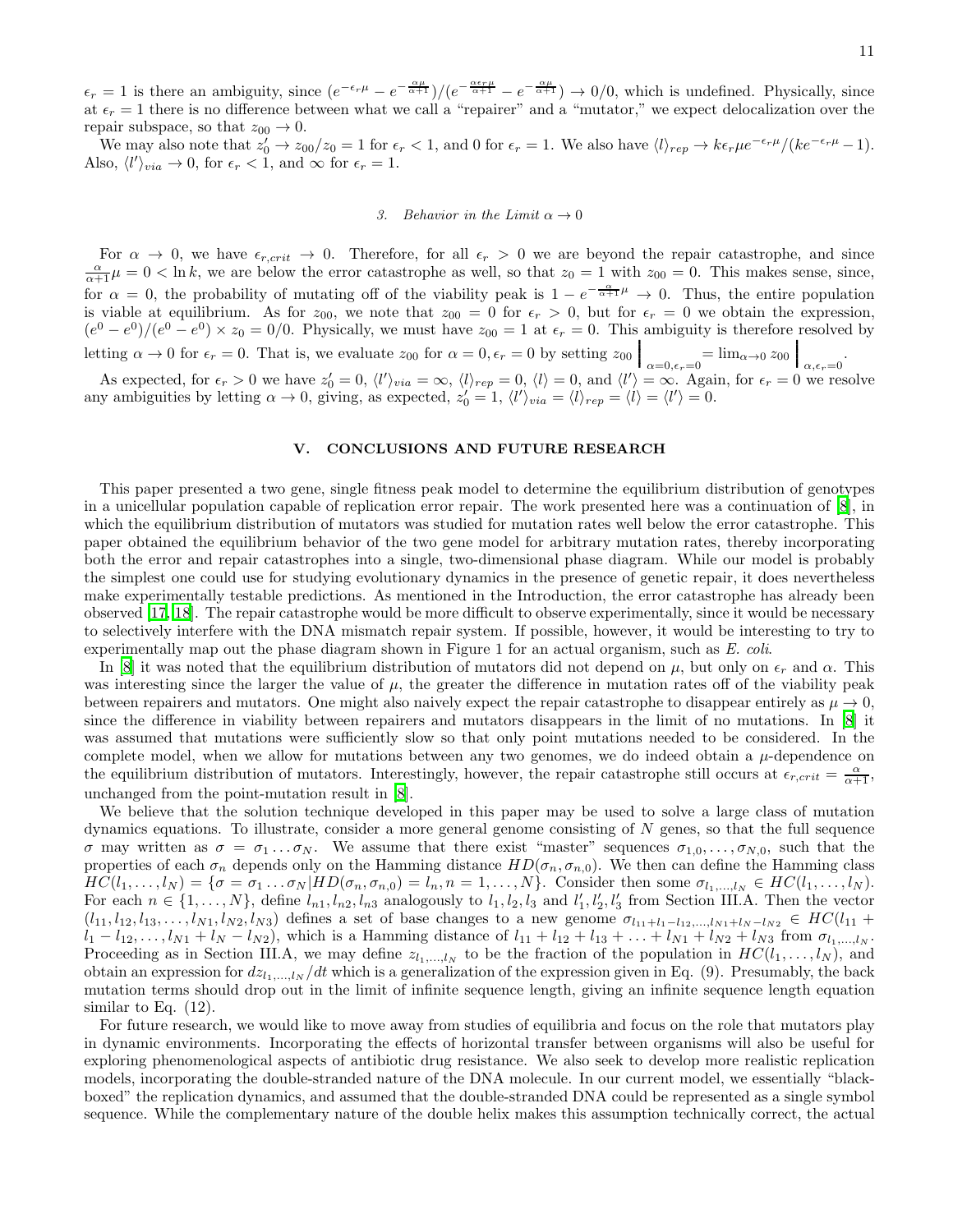replication dynamics with two complementary strands is somewhat different than the single-strand model used in this paper.

Finally, we plan to develop collaborations with experimental groups working on mismatch repair, and attempt to devise possible strategies for tuning the efficiency of the mismatch repair system. If successful, such experiments would give direct confirmation of the repair catastrophe, and provide a better understanding of error correction mechanisms in biological systems.

#### Acknowledgments

This research was supported by an NIH postdoctoral research fellowship.

#### APPENDIX A: NUMERICAL SOLUTION OF THE MODEL FOR FINITE GENOMES

Equation (9) in Section III.A gives the expression for the Hamming class symmetrized dynamics equations of our model. We can put this equation into matrix form,

$$
\frac{d\vec{z}}{dt} = B\vec{z} - (\vec{\kappa} \cdot \vec{z})\vec{z}
$$
 (A1)

where  $\vec{z} = (z_{ll'})$  is the vector of population fractions in the various Hamming classes, B is the matrix of first-order mutation rate constants between the various Hamming classes, and  $\vec{\kappa}$  is the vector of first-order growth rate constants for the various Hamming classes, so that  $\vec{\kappa} \cdot \vec{z} = \sum_{l=0}^{L_{via}} \sum_{l'=0}^{L_{rep}} \kappa_{ll'} z_{ll'}$ , where  $\kappa_{ll'}$  is simply  $\kappa_l$  in our model.

The equilibrium distribution may then be solved using fixed-point iteration, via the equation,

$$
\vec{z}_{n+1} = \frac{1}{\vec{\kappa} \cdot \vec{z_n}} B \vec{z_n} \tag{A2}
$$

In principle, the iterations are terminated when the  $z_n$  stop changing. We introduce a fractional cutoff parameter δ, and stop iterating when  $(z_{n+N_{\epsilon},ll'} - z_{nll'})/z_{nll'} < \delta$ .  $N_{\epsilon}$  is chosen to be sufficiently large so that on the order of one mutation is allowed to occur after  $N_{\epsilon}$  iterations, to ensure that equilibration is being accurately measured. For a large sequence length L, the probability of correct replication is  $e^{-L\epsilon}$ , so the probability of incorrect replication is 1 −  $e^{-L\epsilon}$ . Therefore, taking  $N_{\epsilon} = 1/(1 - e^{-L\epsilon})$  ensures that on the order of one incorrect replication has occurred, so that if  $(z_{n+N_{\epsilon},ll'} - z_{n,ll'})/z_{n,ll'} < \delta$  for all l, l', then it is possible to assume that equilibration has been achieved.

Note that what this method does is account for the fact that equilibration takes longer for smaller values of  $\epsilon$ , i.e., for slower mutation rates. Since  $\lim_{\epsilon \to 0} N_{\epsilon} = \infty$ , and  $\lim_{\epsilon \to 1} N_{\epsilon} \approx 1$  for large L, we see that our choice of  $N_{\epsilon}$  accounts for the slower equilibration rate by iterating more times before comparing the changes in the  $z_{ll'}$ . In our numerical simulations, we found that  $\delta = 10^{-4} - 10^{-3}$  was sufficient to achieve good convergence. For  $\alpha = 2$ ,  $k = 10$ , it was found that for  $L = 30$  the equilibrium values of  $z_0$  and  $z_{00}$  were almost identical to their  $L = \infty$  values. For this reason, we did not give figures showing the results of numerical simulations in this paper.

#### APPENDIX B: JUSTIFICATION OF THE INFINITE SEQUENCE LENGTH FORM OF THE DYNAMICAL EQUATIONS

To establish the infinite sequence length form of Eq. (9) in Section III.A, we need to first establish some basic inequalities, to facilitate the computation of upper bounds. We begin with the following inequality, for  $l_1 > 0$ :

$$
\binom{l_1 + l - l_2}{l_1} \left(\frac{\epsilon_{l'_1 + l' - l'_2}}{S - 1}\right)^{l_1} \left(1 - \frac{\epsilon_{l'_1 + l' - l'_2}}{S - 1}\right)^{l - l_2} \le \left(\frac{\epsilon}{S - 1}\right)^{l_1} \prod_{k = 1}^{l_1} \frac{k + l - l_2}{k} = \left(\frac{\epsilon}{S - 1}\right)^{l_1} \prod_{k = 1}^{l_1} \left(1 + \frac{l - l_2}{k}\right) \le \left(\frac{l + 1}{S - 1}\epsilon\right)^{l_1} (B1)
$$

Note that this inequality also holds for  $l_1 = 0$ . A similar inequality holds for the primed indices. Our next inequality is simply,

$$
\binom{L_{via} - l - l_1 + l_2}{l_2} \epsilon_{l'_1 + l' - l'_2}^{l_2} (1 - \epsilon_{l'_1 + l' - l'_2})^{L_{via} - l - l_1} \le 1
$$
\n(B2)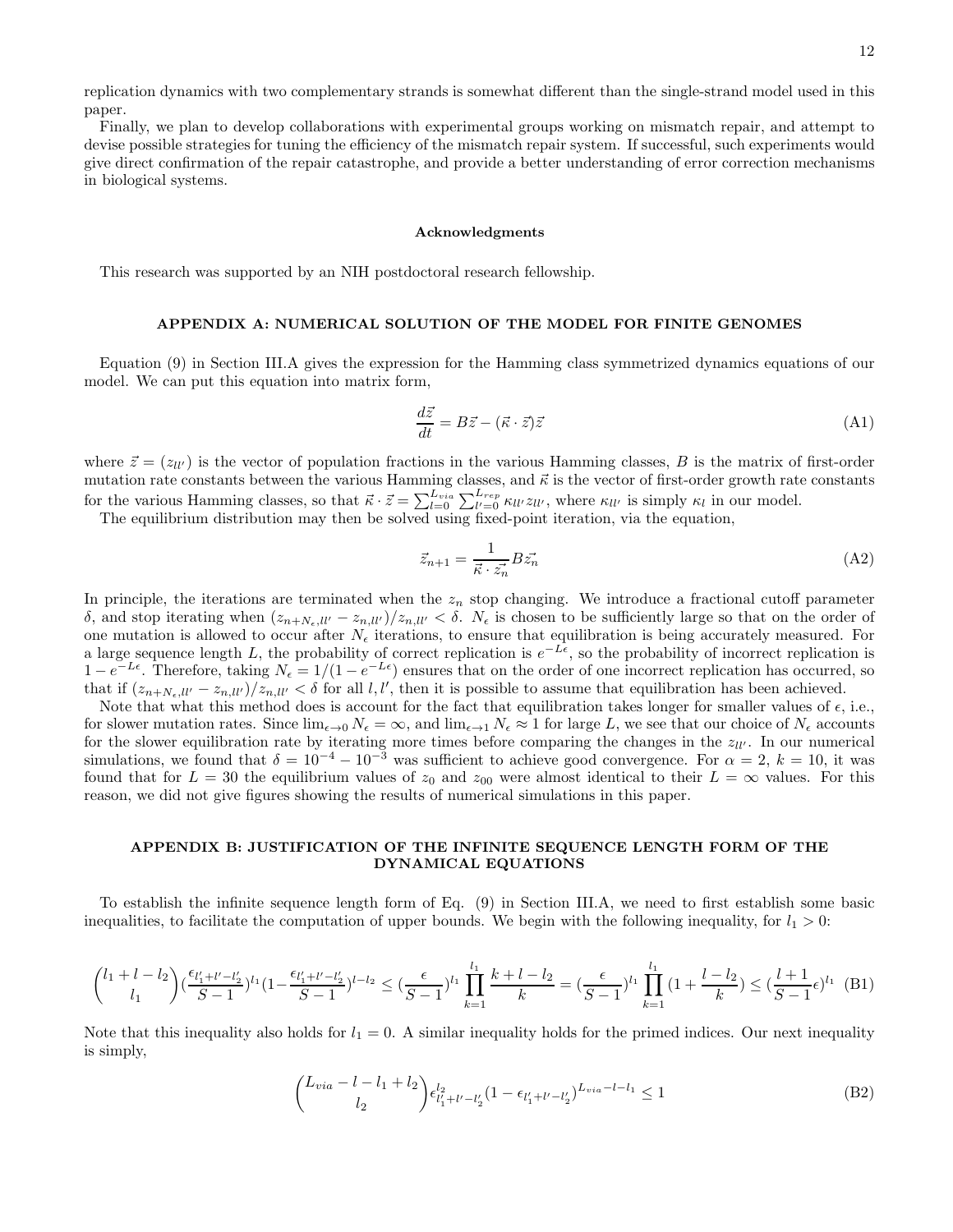and similarly for the primed indices. Finally, we may note that  $z_{ll'} \leq 1$  for all l, l'. Now, to simplify the calculation, denote the summand in Eq. (9) of Section III.A by  $S_{ll_1l_2l'l'_1l'_2}$ . Then putting together our inequalities, we obtain,

$$
\sum_{l_2=0}^{l} \sum_{l_2=0}^{l'} S_{l0l_2l'0l_2'} \leq \sum_{l_1=0}^{L_{via}-l} \sum_{l_2=0}^{L_{rep}-l'} \sum_{l_2=0}^{l'} S_{ll_1l_2l'l_1l_2'}
$$
\n
$$
\leq \sum_{l_2=0}^{l} \sum_{l_2=0}^{l'} S_{l0l_2l'0l_2'} + \sum_{l_1=1}^{L_{via}-l} \sum_{l_2=0}^{l'} \sum_{l_2=0}^{l'} k(\frac{l+1}{S-1}\epsilon)^{l_1}
$$
\n
$$
+ \sum_{l_1=1}^{L_{rep}-l'} \sum_{l_2=0}^{l'} \sum_{l_2=0}^{l'} k(\frac{l'+1}{S-1}\epsilon)^{l'_1} + \sum_{l_1=1}^{L_{via}-l} \sum_{l_2=0}^{l} \sum_{l_1=1}^{L_{rep}-l'} \sum_{l_2=0}^{l'} k(\frac{l+1}{S-1}\epsilon)^{l_1}(\frac{l'+1}{S-1}\epsilon)^{l'_1}
$$
\n
$$
= \sum_{l_2=0}^{l} \sum_{l_2=0}^{l'} S_{l0l_2l'0l_2'} + k(l+1)^2(l'+1) \frac{\epsilon}{S-1} \frac{1-(\frac{l+1}{S-1}\epsilon)^{L_{via}-l}}{1-\frac{l+1}{S-1}\epsilon}
$$
\n
$$
+ k(l+1)(l'+1)^2 \frac{\epsilon}{S-1} \frac{1-(\frac{l'+1}{S-1}\epsilon)^{L_{via}-l'}}{1-\frac{l'+1}{S-1}\epsilon}
$$
\n
$$
+ k(l+1)^2(l'+1)^2(\frac{\epsilon}{S-1})^2 \frac{1-(\frac{l+1}{S-1}\epsilon)^{L_{via}-l}}{1-\frac{l+1}{S-1}\epsilon} \frac{1-(\frac{l'+1}{S-1}\epsilon)^{L_{rep}-l'}}{1-\frac{l'+1}{S-1}\epsilon}
$$
\n(B3)

Now, following the argument from the beginning of Section III.B, we have that, as  $L_{via}, L_{rep} \to \infty$  at fixed  $\alpha, \mu, \epsilon_r$ , we get that,

$$
\sum_{l_2=0}^{l} \sum_{l'_2=0}^{l'} S_{l0l_2l'0l'_2} \rightarrow \sum_{l_2=0}^{l} \sum_{l'_2=0}^{l'} \frac{\kappa_{l-l_2}}{l_2!l'_2!} \alpha^{l_2} \left(\frac{\mu_{l'-l'_2}}{\alpha+1}\right)^{l_2+l'_2} e^{-\mu_{l'-l'_2}} z_{l-l_2,l'-l'_2}
$$
(B4)

hence, since  $\epsilon \to 0$  at fixed  $\mu$  when  $L_{via}, L_{rep} \to \infty$ , we see from the inequalities given in Eq. (B3) that,

$$
\sum_{l_1=0}^{L_{via}-l} \sum_{l_2=0}^{l} \sum_{l'_1=0}^{L_{rep}-l'} \sum_{l'_2=0}^{l'} S_{ll_1l_2l'l'_1l'_2} \rightarrow \sum_{l_2=0}^{l} \sum_{l'_2=0}^{l'} \frac{\kappa_{l-l_2}}{l_2!l'_2!} \alpha^{l_2} \left(\frac{\mu_{l'-l'_2}}{\alpha+1}\right)^{l_2+l'_2} e^{-\mu_{l'-l'_2}} z_{l-l_2,l'-l'_2}
$$
(B5)

The convergence is not uniform, however, since our upper bound depends on  $l, l'$ .

This establishes the infinite sequence length form of our dynamical equations, as given in Eq. (12) of Section III.B. We may verify that total probability is conserved in our limiting process. Defining  $z = \sum_{l,l'} z_{ll'}$ , we obtain,

$$
\frac{dz}{dt} = \sum_{l=0}^{\infty} \sum_{l'=0}^{\infty} \sum_{l_1=0}^{l} \sum_{l'_1=0}^{l'} \frac{\kappa_{l-l_1}}{l_1!l'_1!} \alpha^{l_1} \left(\frac{\mu_{l'-l'_1}}{\alpha+1}\right)^{l_1+l'_1} e^{-\mu_{l'-l'_1}} z_{l-l_1,l'-l'_1} - \bar{\kappa}(t) z
$$
\n
$$
= \sum_{l_1=0}^{\infty} \sum_{l'_1=0}^{\infty} \sum_{l=l_1}^{\infty} \sum_{l'=l'_1}^{\infty} \sum_{l'_1=l'_1}^{\infty} \frac{\kappa_{l-l_1}}{l_1!l'_1!} \alpha^{l_1} \left(\frac{\mu_{l'-l'_1}}{\alpha+1}\right)^{l_1+l'_1} e^{-\mu_{l'-l'_1}} z_{l-l_1,l'-l'_1} - \bar{\kappa}(t) z
$$
\n
$$
= \sum_{k_1=0}^{\infty} \sum_{k'_1=0}^{\infty} \kappa_{k_1} e^{-\mu_{k'_1}} z_{k_1,k'_1} \sum_{l_1=0}^{\infty} \sum_{l'_1=0}^{\infty} \frac{1}{l_1!l'_1!} \alpha^{l_1} \left(\frac{\mu_{k'_1}}{\alpha+1}\right)^{l_1+l'_1} - \bar{\kappa}(t) z
$$
\n
$$
= \sum_{k_1=0}^{\infty} \sum_{k'_1=0}^{\infty} \kappa_{k_1} z_{k_1,k'_1} - \bar{\kappa}(t) z
$$
\n
$$
= \bar{\kappa}(t) z - \bar{\kappa}(t) z = 0
$$
\n(B6)

Thus, since z starts off at 1, it remains 1 at all times, hence total probability is conserved in the infinite sequence limit.

<span id="page-13-0"></span>[1] D. Voet and J. Voet, Biochemistry (John Wiley and Sons, Inc., New York, NY, 1995), 2nd ed.